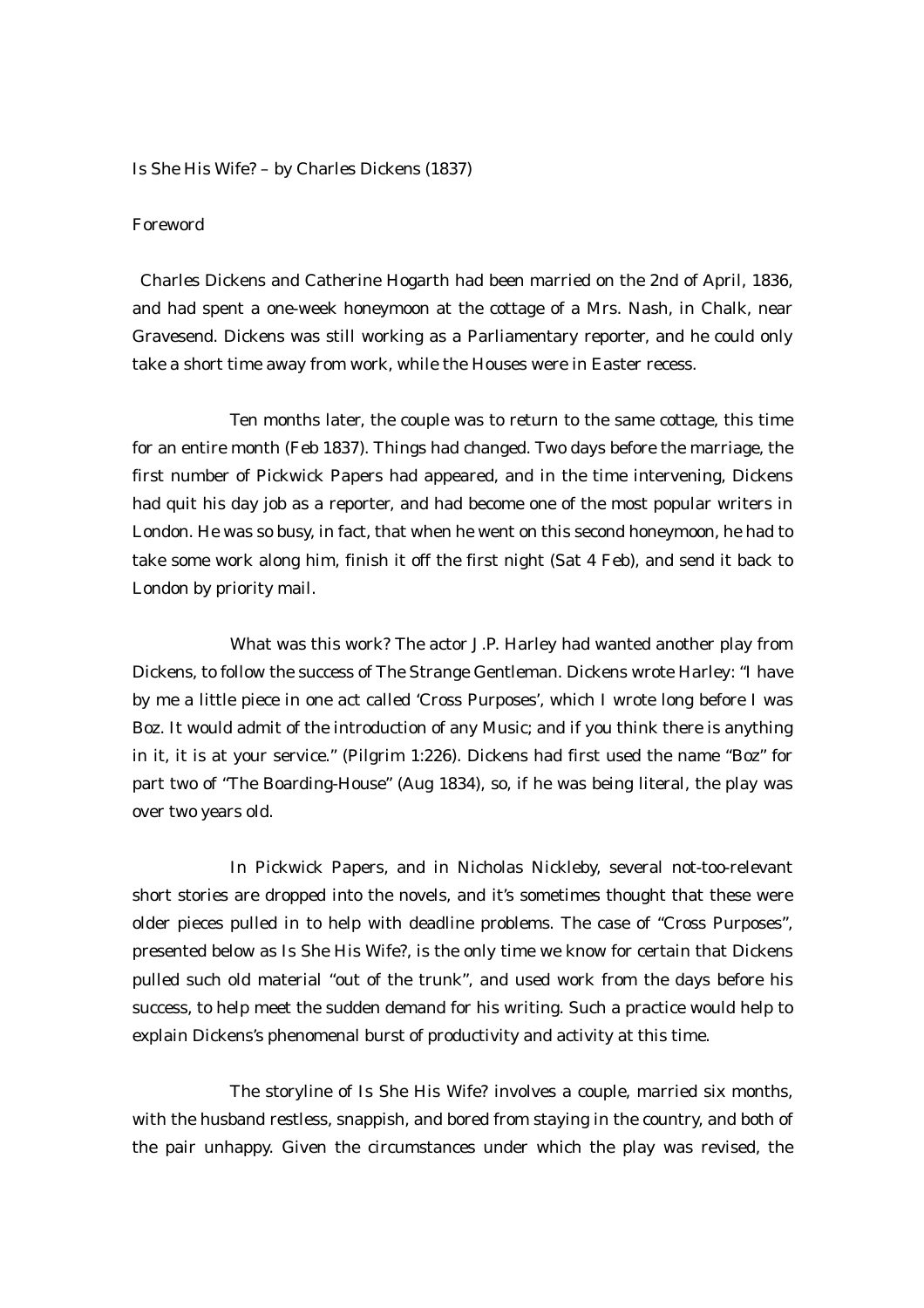storyline must, inevitably, raise eyebrows. But the piece is not autobiographical. The bulk of it had been written long before the Dickens marriage, and the revisions made in the honeymoon cottage, done for Harley, must have served to create or modify the role of his character, Felix Tapkins. The piece is too good-natured and frivolous to reflect any marital discord.

 Charles and Caroline probably returned from Chalk in time to see the premiere of the short play. Is She His Wife? opened on Monday, March 6th, 1837; by April 25th it was on its nineteenth performance. It appeared on and off through the end of the season (31 May). A thirty-minute farce like this serves mainly as an extra attraction to supplement longer and more substantial dramas; we would not expect it to draw much in the way of crowds or attention. The name of Boz did not appear on the playbills until one week after the farce premiered, and without knowing that Dickens was involved, few papers bothered to review such a short slight piece. The Sunday Times called it "a trifle, but a pleasant one, containing sufficient incident to interest the audience while it lasts". The Morning Chronicle, Dickens's old employer, wrote: "The few meagre incidents had not even the merit of novelty to recommend them, and the dialogue was singularly pointless with the exception of a few puns of venerable antiquity….It was well received, but whether the audience of another night will be so indulgent, is doubtful" (both quoted in Dexter). Wife has been revived, as a lunch-time pub production in London (1971), and by the Broadstairs Dickens Players (1975?), the latter winning local awards.

 Is She His Wife? is Dickens's most risqué work. It features such racy material as extra-marital flirting, flippant jokes about adultery, and even a woman displaying her shapely ankle. The Times wrote that: "The plot bordered on the dangerous, but it was so dexterously and delicately managed that its success was decided. We have rarely seen Harley to such advantage" (quoted in Dexter, 254). Like all plays at this time, it was registered with the Lord Chamberlain for licensing, as required by law; but nothing was censored. Similarly, no deletions are indicated in the published copy. The Village Coquettes had undergone "choppings and changings" (Pilgrim 1:246), in its passages about seduction, gambling, and subversion; but Is She His Wife? appears to have escaped unscathed.

 In the past, Is She His Wife? has sometimes been of more interest to book collectors than to playgoers. A version of the comedy was published about the time of its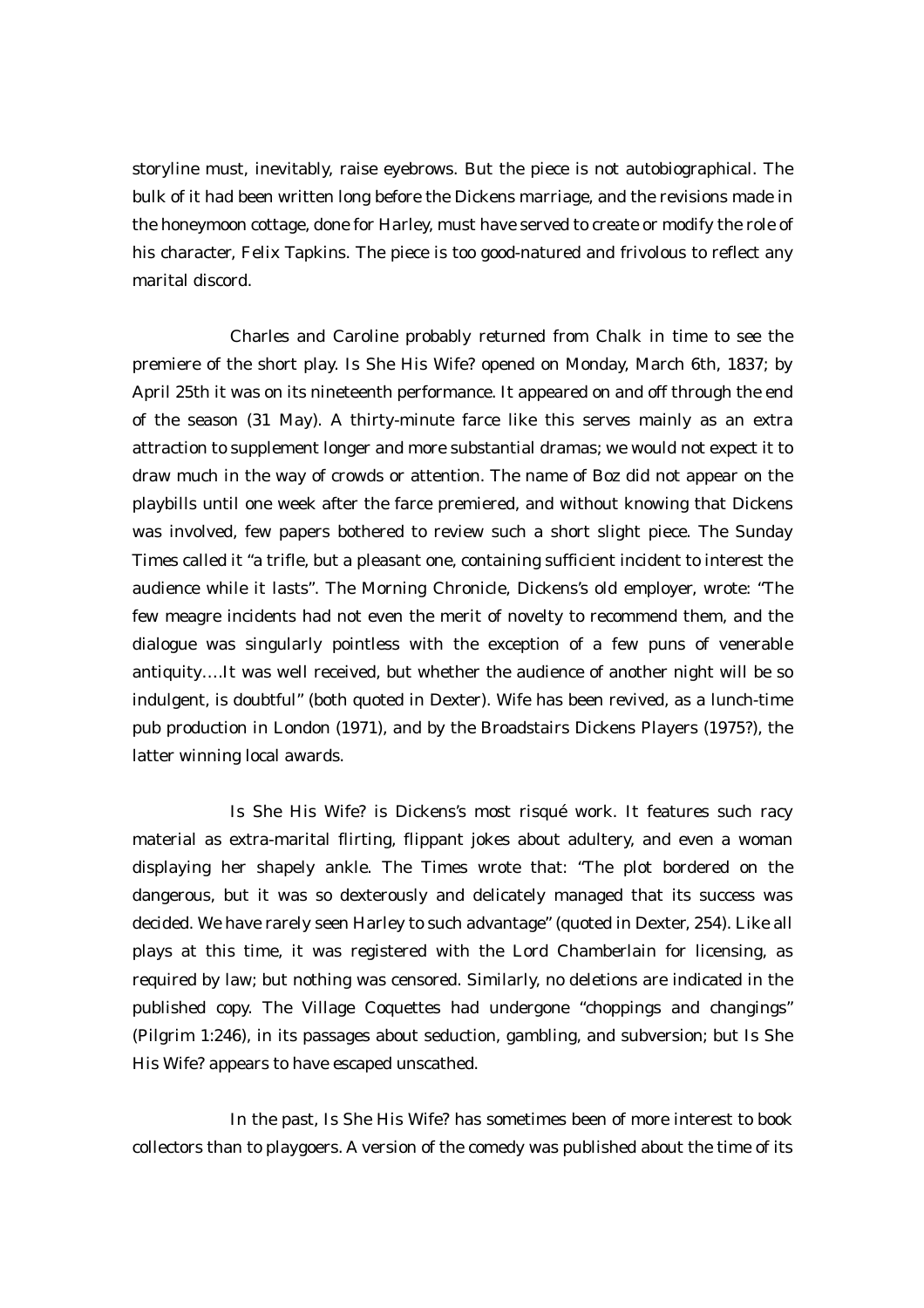production, but only one copy was ever known to exist—perhaps some kind of print test. The single copy was in the possession of James Ripley Osgood, one of Dickens's American publishers, when it was lost in a fire in Boston (1879). Luckily it had already been reprinted (1872?, 1877); these are among the rarest of Dickens early editions.

 We are fortunate that the text of this play has survived. It would have been a shame to lose it. Deliberately loud and hammy, Is She His Wife? is a marvellous opportunity for actors to act daft, overact, and chew up the carpet. It follows the conventions of many theatre farces of the time, and strings together a series of contrived coincidences and implausible misunderstandings. Audiences liked and expected such things. Like all three of the St. James's Theatre plays, the best part is the "low comic" character—in this case, Felix Tapkins, a good example of one of Dickens's eternal optimists. To Boz's new fans, Felix Tapkins in Wife, and Martin Stokes in Coquettes—both played by Harley—would have seemed like the most "Dickensian" characters in those plays.

 Just a few annotations should be noted, and then we can let anxious readers proceed to Dickens. "Humane man-traps" are mentioned; these were intended to be just what they sound like; groundskeepers would sometimes set these out to prevent poaching. The Felix Tapkins character makes his entrance singing "A hunting we will go"; this is the second verse of the song from Henry Fielding's ballad opera, "Don Quixote"; another case of Dickens alluding to two of his favourites, Cervantes and Fielding. Readers can understand the rest by themselves, with some application, so put all distractions aside, turn off your cell phones, and let the curtain rise.

IS SHE HIS WIFE?

OR, SOMETHING SINGULAR!

A COMIC BURLETTA

IN ONE ACT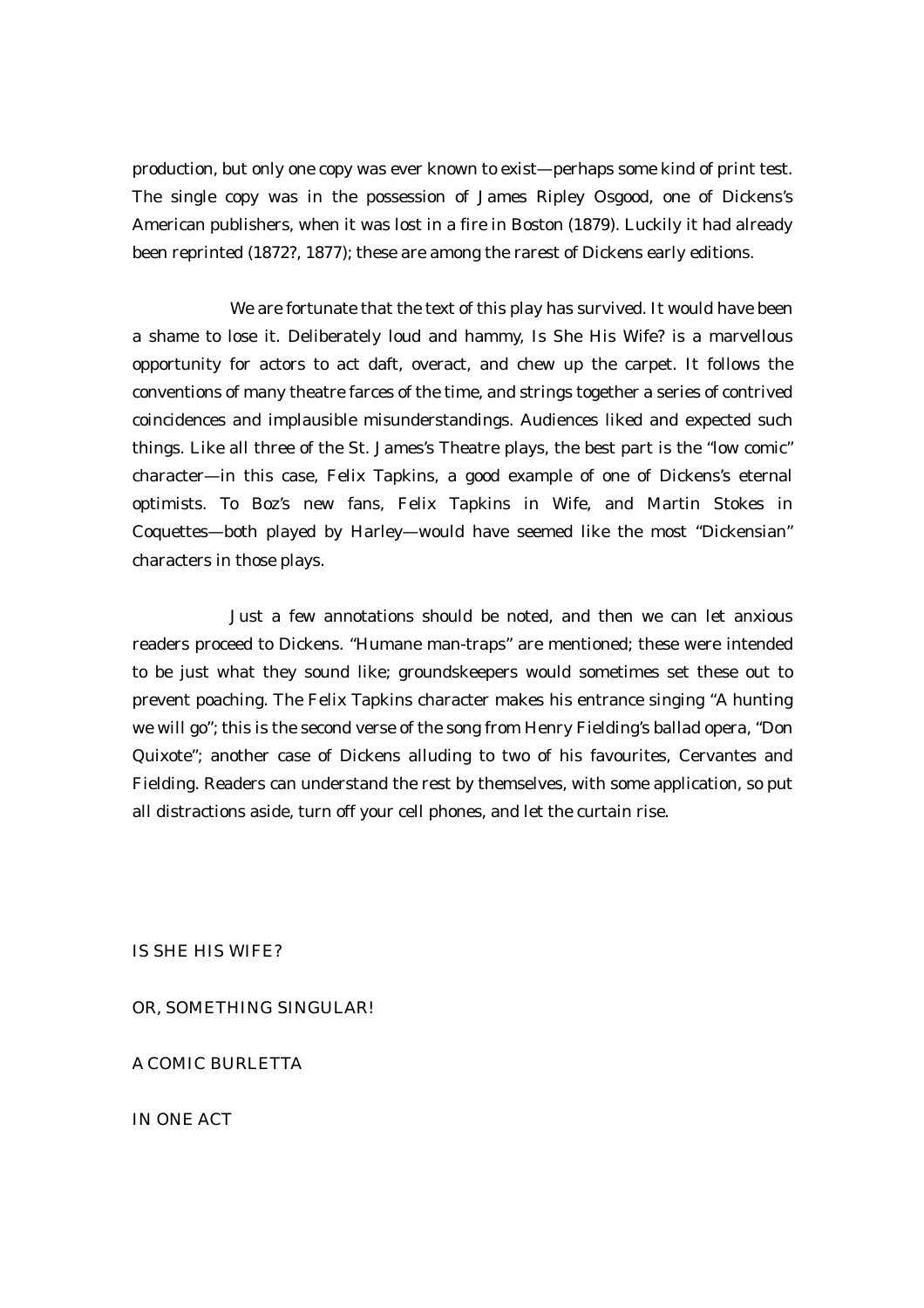[by Charles Dickens – 1837]

# DRAMATIS PERSONÆ

AT ST. JAMES'S THEATRE, MARCH 6, 1837

ALFRED LOVETOWN, ESQ. MR. FORESTER.

MR. PETER LIMBURY MR. GARDNER.

FELIX TAPKINS, ESQ. (formerly of the India House, Leadenhall Street, and Prospect Place, Poplar; but now of the Rustic Lodge, near Reading) MR. HARLEY.

JOHN (servant to Lovetown) [name not given]

MRS. LOVETOWN MISS ALLISON.

MRS. PETER LIMBURY MADAME SALA.

IS SHE HIS WIFE?

OR, SOMETHING SINGULAR!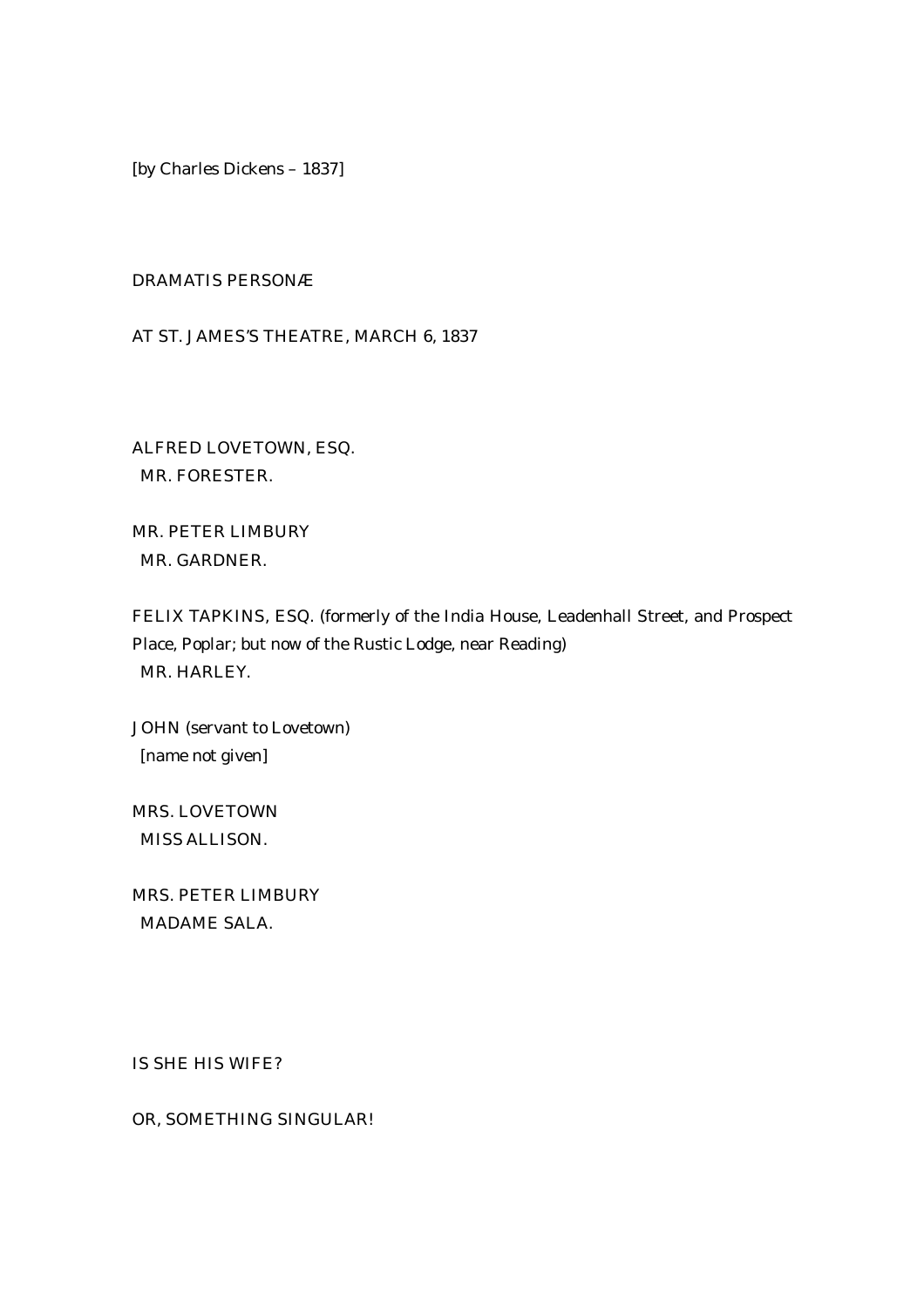SCENE I.—A Room opening into a Garden. A Table laid for Breakfast; Chairs, etc. MR. and MRS. LOVETOWN, C., discovered at Breakfast, R. H. The former in a dressing-gown and slippers, reading a newspaper. A Screen on one side.

LOVETOWN (L. H. of table, yawning). Another cup of tea, my dear,—O Lord!

MRS. LOVETOWN (R. H. of table). I wish, Alfred, you would endeavour to assume a more cheerful appearance in your wife's society. If you are perpetually yawning and complaining of ennui a few months after marriage, what am I to suppose you'll become in a few years? It really is very odd of you.

LOVETOWN. Not at all odd, my dear, not the least in the world; it would be a great deal more odd if I were not. The fact is, my love, I'm tired of the country; green fields, and blooming hedges, and feathered songsters, are fine things to talk about and read about and write about; but I candidly confess that I prefer paved streets, area railings and dustman's bells, after all.

MRS. LOVETOWN. How often have you told me that, blessed with my love, you could live contented and happy in a desert?

LOVETOWN (reading). 'Artful impostor!'

MRS. LOVETOWN. Have you not over and over again said that fortune and personal attractions were secondary considerations with you? That you loved me for those virtues which, while they gave additional lustre to public life, would adorn and sweeten retirement?

LOVETOWN (reading). 'Soothing syrup!'

MRS. LOVETOWN. You complain of the tedious sameness of a country life. Was it not you yourself who first proposed our residing permanently in the country? Did you not say that I should then have an ample sphere in which to exercise those charitable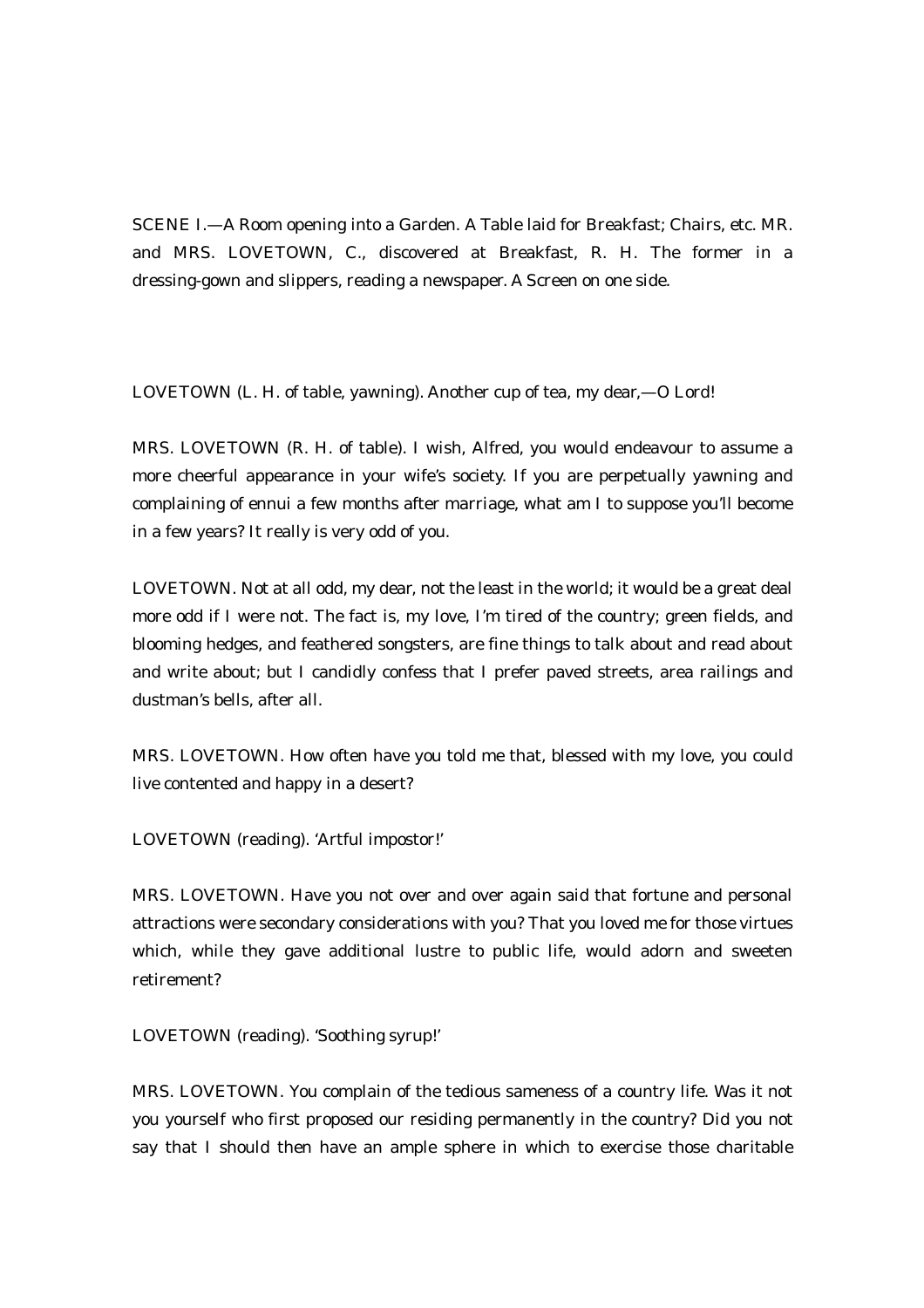feelings which I have so often evinced, by selling at those benevolent fancy fairs?

LOVETOWN (reading). 'Humane man-traps!'

MRS. LOVETOWN. He pays no attention to me,—Alfred dear,—

LOVETOWN (stamping his foot). Yes, my life.

MRS. LOVETOWN. Have you heard what I have just been saying, dear?

LOVETOWN. Yes, love.

MRS. LOVETOWN. And what can you say in reply?

LOVETOWN. Why, really, my dear, you've said it so often before in the course of the last six weeks, that I think it quite unnecessary to say anything more about it. (Reads.) 'The learned judge delivered a brief but impressive summary of the unhappy man's trial.'

MRS. LOVETOWN (aside). I could bear anything but this neglect. He evidently does not care for me.

LOVETOWN (aside). I could put up with anything rather than these constant altercations and little petty quarrels. I repeat, my dear, that I am very dull in this out-of-the-way villa—confoundedly dull, horridly dull.

MRS. LOVETOWN. And I repeat that if you took any pleasure in your wife's society, or felt for her as you once professed to feel, you would have no cause to make such a complaint.

LOVETOWN. If I did not know you to be one of the sweetest creatures in existence, my dear, I should be strongly disposed to say that you were a very close imitation of an aggravating female.

MRS. LOVETOWN. That's very curious, my dear, for I declare that if I hadn't known you to be such an exquisite, good-tempered, attentive husband, I should have mistaken you for a very great brute.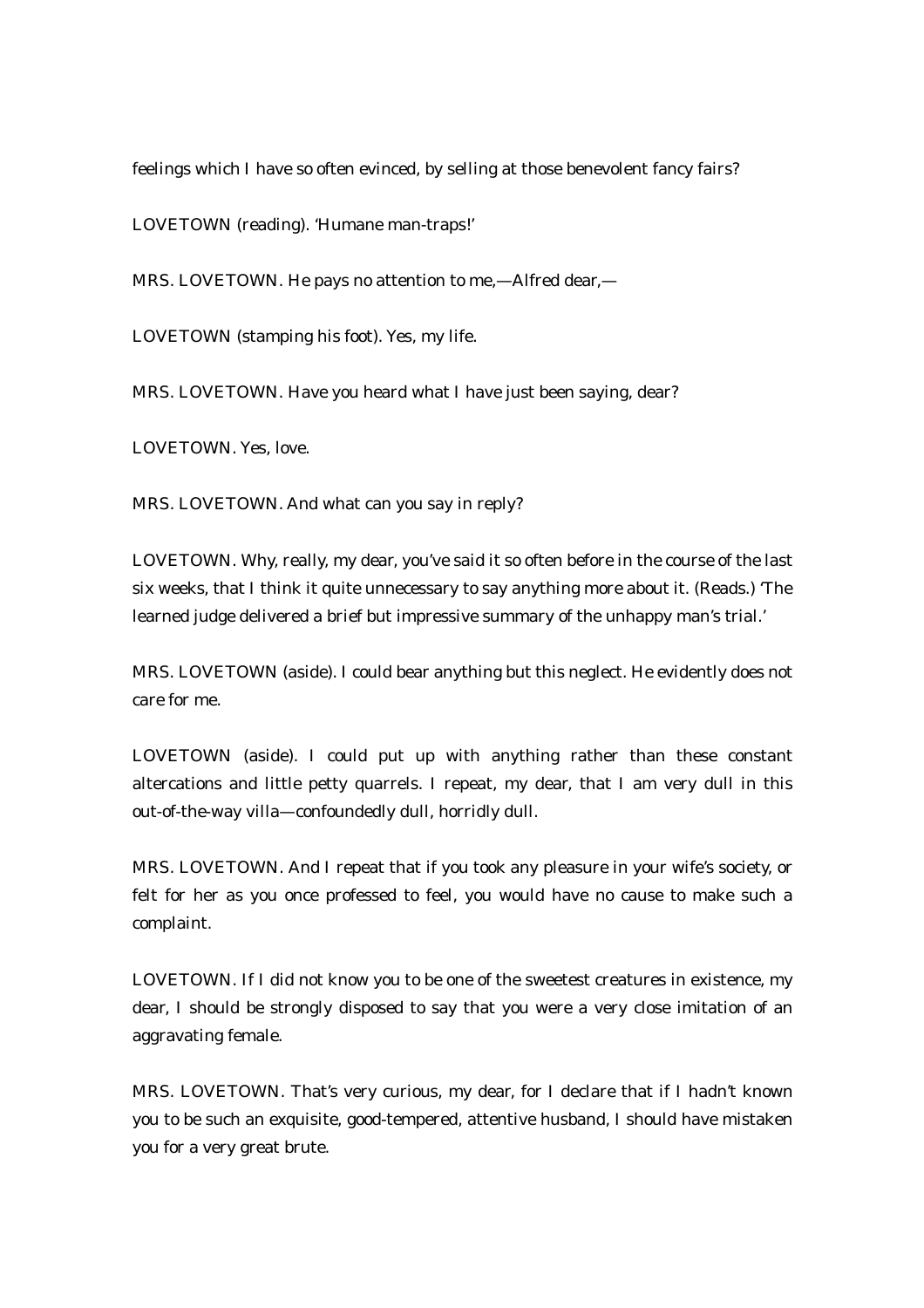LOVETOWN. My dear, you're offensive.

MRS. LOVETOWN. My love, you're intolerable. (They turn their chairs back to back.)

MR. FELIX TAPKINS sings without.

'The wife around her husband throws

Her arms to make him stay;

"My dear, it rains, it hails, it blows,

And you cannot hunt to-day."

But a hunting we will go,

And a hunting we will go,—wo—wo—wo!

And a hunting we will go.'

MRS. LOVETOWN. There's that dear, good-natured creature, Mr. Tapkins,—do you ever hear him complain of the tediousness of a country life? Light-hearted creature,—his lively disposition and rich flow of spirits are wonderful, even to me. (Rising.)

LOVETOWN. They need not be matter of astonishment to anybody, my dear,—he's a bachelor.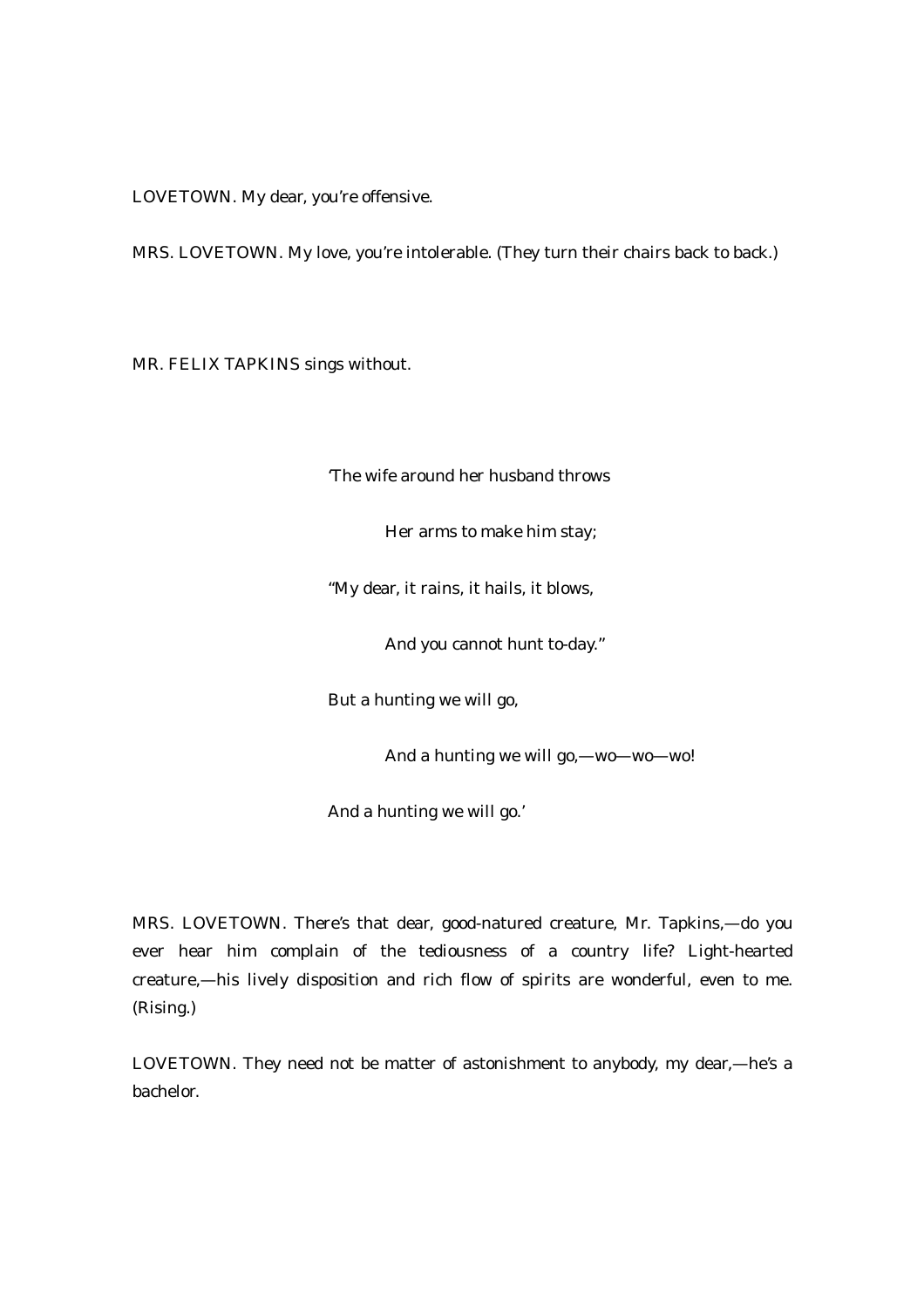MR. FELIX TAPKINS appears at window, L. H.

TAPKINS. Ha, ha! How are you both?—Here's a morning! Bless my heart alive, what a morning! I've been gardening ever since five o'clock, and the flowers have been actually growing before my very eyes. The London Pride is sweeping everything before it, and the stalks are half as high again as they were yesterday. They're all run up like so many tailors' bills, after that heavy dew of last night broke down half my rosebuds with the weight of its own moisture,—something like a dew that!—reg'lar doo, eh?—come, that's not so bad for a before-dinner one.

LOVETOWN. Ah, you happy dog, Felix!

TAPKINS. Happy! of course I am,—Felix by name, Felix by nature,—what the deuce should I be unhappy for, or anybody be unhappy for? What's the use of it, that's the point.

MRS. LOVETOWN. Have you finished your improvements yet, Mr. Tapkins?

TAPKINS. At Rustic Lodge? (She nods assent.) Bless your heart and soul! you never saw such a place,—cardboard chimneys, Grecian balconies,—Gothic parapets, thatched roof.

MRS. LOVETOWN. Indeed!

TAPKINS. Lord bless you, yes,—green verandah, with ivy twining round the pillars.

MRS. LOVETOWN. How very rural!

TAPKINS. Rural, my dear Mrs. Lovetown! delightful! The French windows, too! Such an improvement!

MRS. LOVETOWN. I should think they were!

TAPKINS. Yes, I should think they were. Why, on a fine summer's evening the frogs hop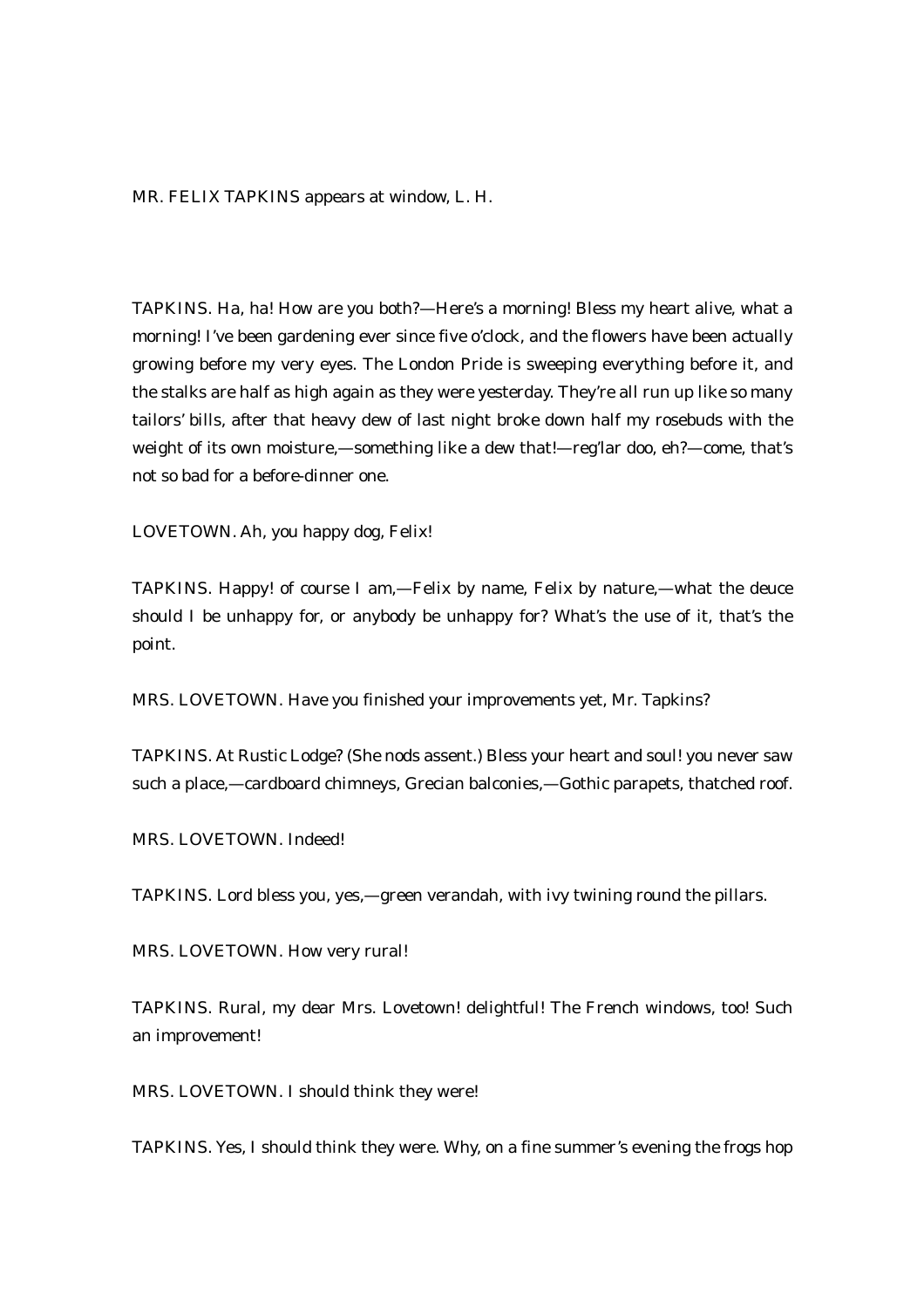off the grass-plot into the very sitting-room.

MRS. LOVETOWN. Dear me!

TAPKINS. Bless you, yes! Something like the country,—quite a little Eden. Why, when I'm smoking under the verandah, after a shower of rain, the black beetles fall into my brandy-and-water.

MR. and MRS. LOVETOWN. No!-Ha! ha! ha!

TAPKINS. Yes. And I take 'em out again with the teaspoon, and lay bets with myself which of them will run away the quickest. Ha! ha! ha! (They all laugh.) Then the stable, too. Why, in Rustic Lodge the stables are close to the dining-room window.

## LOVETOWN. No!

TAPKINS. Yes. The horse can't cough but I hear him. There's compactness. Nothing like the cottage style of architecture for comfort, my boy. By the bye, I have left the new horse at your garden-gate this moment.

MRS. LOVETOWN. The new horse!

TAPKINS. The new horse! Splendid fellow,—such action! Puts out its feet like a rocking-horse, and carries its tail like a hat-peg. Come and see him.

LOVETOWN (laughing). I can't deny you anything.

TAPKINS. No, that's what they all say, especially the—eh! (Nodding and winking.)

LOVETOWN. Ha! ha! ha!

MRS. LOVETOWN. Ha! ha! ha! I'm afraid you're a very bad man, Mr. Tapkins; I'm afraid you're a shocking man, Mr. Tapkins.

TAPKINS. Think so? No, I don't know,—not worse than other people similarly situated. Bachelors, my dear Mrs. Lovetown, bachelors—eh! old fellow? (Winking to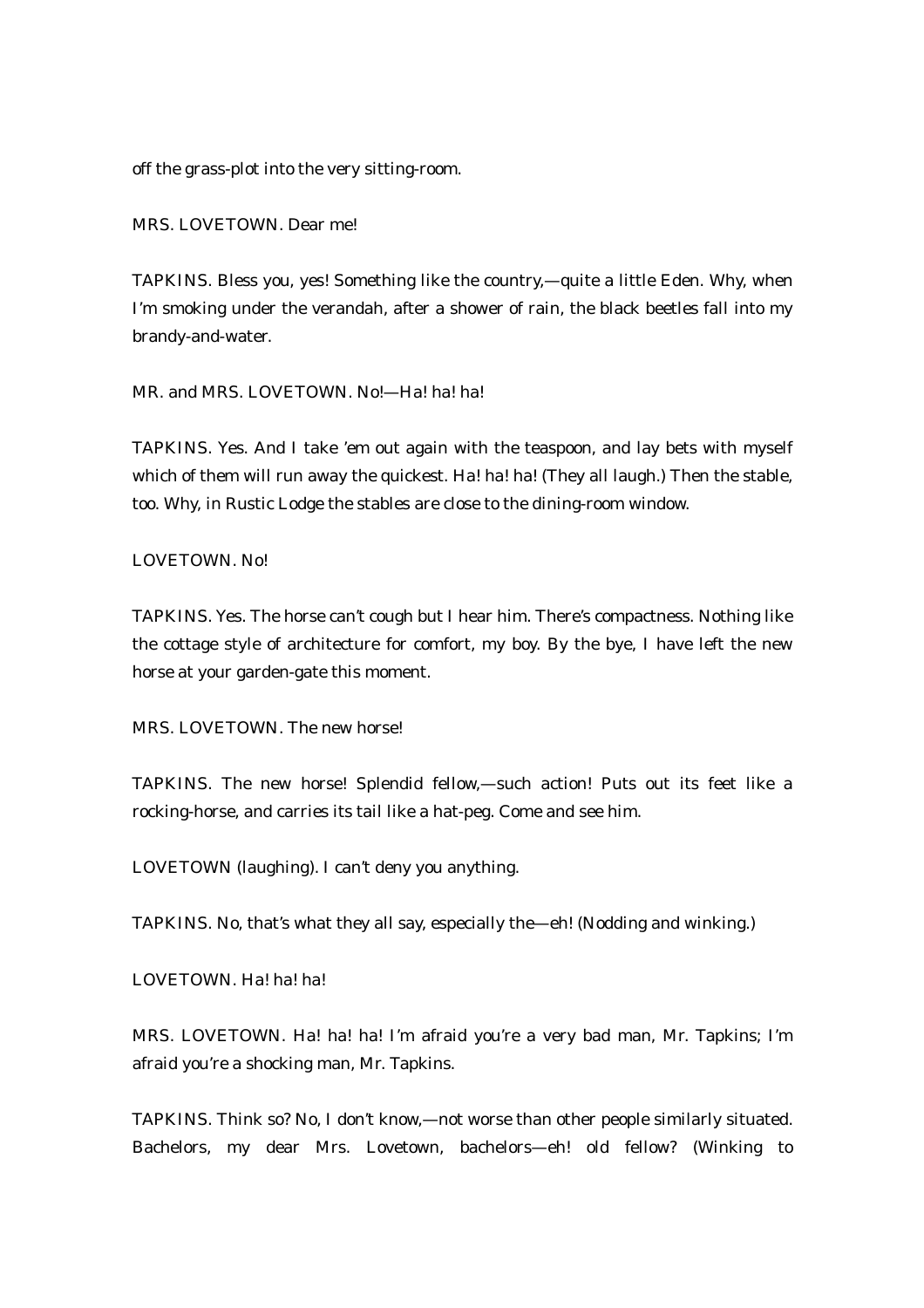# LOVETOWN.)

LOVETOWN. Certainly, certainly.

TAPKINS. We know—eh? (They all laugh.) By the bye, talking of bachelors puts me in mind of Rustic Lodge, and talking of Rustic Lodge puts me in mind of what I came here for. You must come and see me this afternoon. Little Peter Limbury and his wife are coming.

MRS. LOVETOWN. I detest that man.

LOVETOWN. The wife is supportable, my dear.

TAPKINS. To be sure, so she is. You'll come, and that's enough. Now come and see the horse.

LOVETOWN. Give me three minutes to put on my coat and boots, and I'll join you. I won't be three minutes.

[Exit LOVETOWN, R. H.

TAPKINS. Look sharp, look sharp!—Mrs. Lovetown, will you excuse me one moment? (Crosses to L.; calling off.) Jim,—these fellows never know how to manage horses,—walk him gently up and down,—throw the stirrups over the saddle to show the people that his master's coming, and if anybody asks what that fine animal's pedigree is, and who he belongs to, say he's the property of Mr. Felix Tapkins of Rustic Lodge, near Reading, and that he's the celebrated horse who ought to have won the Newmarket Cup last year, only he didn't.

**[Exit TAPKINS.** 

MRS. LOVETOWN. My mind is made up,—I can bear Alfred's coldness and insensibility no longer, and come what may I will endeavour to remove it. From the knowledge I have of his disposition I am convinced that the only mode of doing so will be by rousing his jealousy and wounding his vanity. This thoughtless creature will be a very good instrument for my scheme. He plumes himself on his gallantry, has no very small share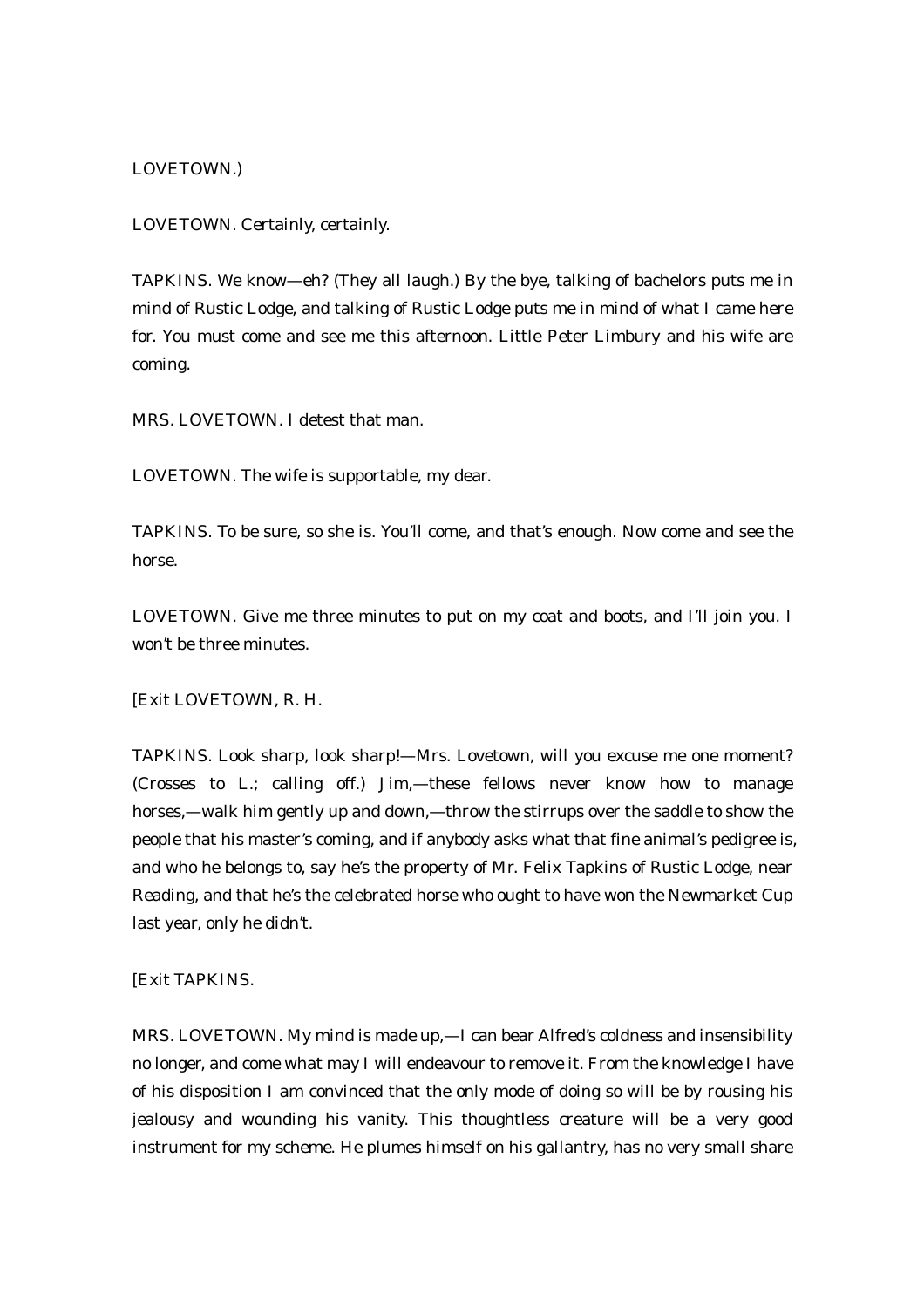of vanity, and is easily led. I see him crossing the garden. (She brings a chair hastily forward and sits R. H.)

Enter FELIX TAPKINS, L. H. window.

TAPKINS (singing). 'My dear, it rains, it hails, it blows,—'

MRS. LOVETOWN (tragically). Would that I had never beheld him!

TAPKINS (aside). Hallo! She's talking about her husband. I knew by their manner there had been a quarrel, when I came in this morning.

MRS. LOVETOWN. So fascinating, and yet so insensible to the tenderest of passions as not to see how devotedly I love him.

TAPKINS (aside). I thought so.

MRS. LOVETOWN. That he should still remain unmarried is to me extraordinary.

TAPKINS. Um!

MRS. LOVETOWN. He ought to have married long since.

TAPKINS (aside). Eh! Why, they aren't married!—'ought to have married long since.'— I rather think he ought.

MRS. LOVETOWN. And, though I am the wife of another,—

TAPKINS (aside). Wife of another!

MRS. LOVETOWN. Still, I grieve to say that I cannot be blind to his extraordinary merits.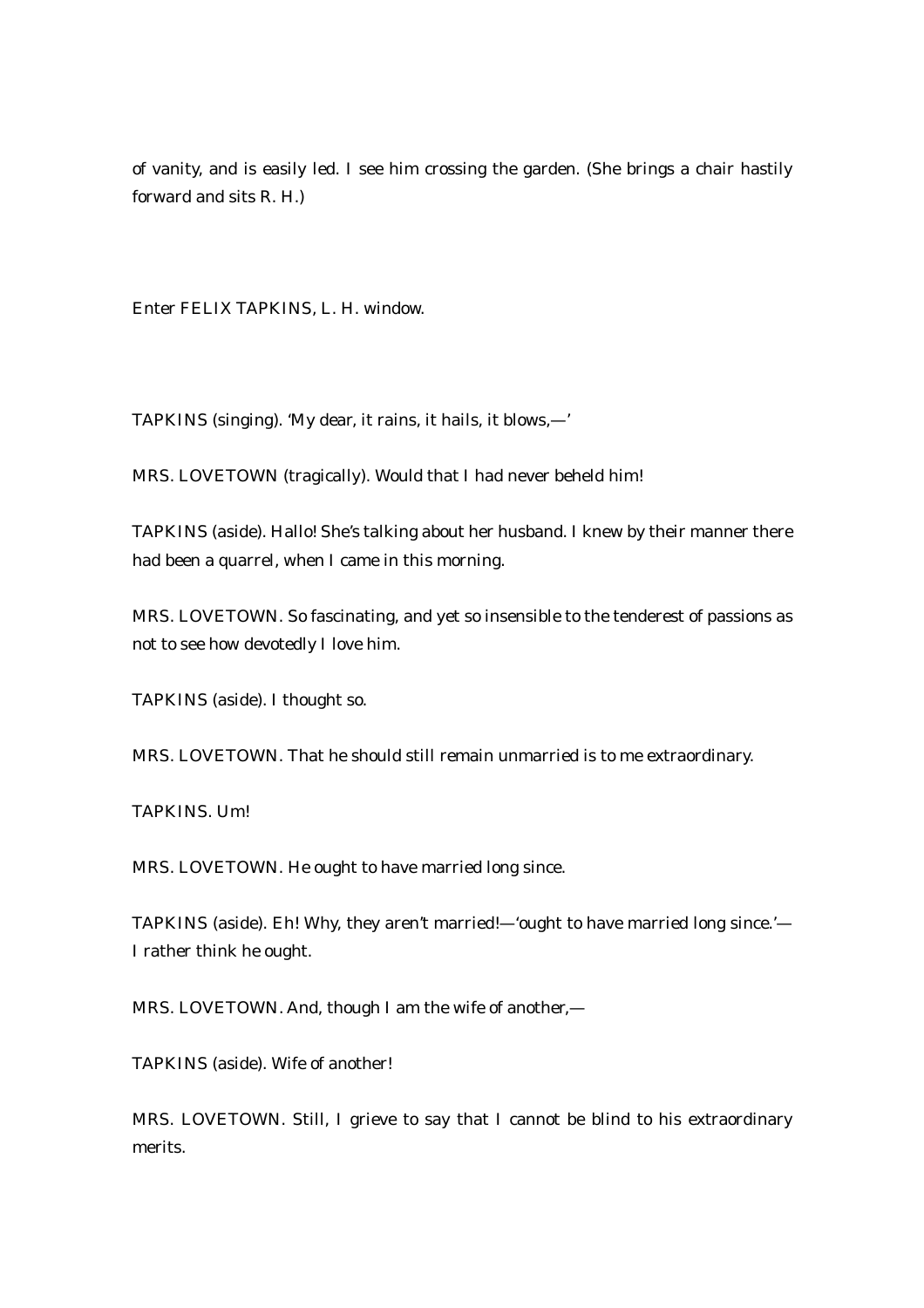TAPKINS. Why, he's run away with somebody else's wife! The villain!—I must let her know I'm in the room, or there's no telling what I may hear next. (Coughs.)

MRS. LOVETOWN (starting up in affected confusion). Mr. Tapkins! (They sit.) Bring your chair nearer. I fear, Mr. Tapkins, that I have been unconsciously giving utterance to what was passing in my mind. I trust you have not overheard my confession of the weakness of my heart.

TAPKINS. No—no—not more than a word or two.

MRS. LOVETOWN. That agitated manner convinces me that you have heard more than you are willing to confess. Then why—why should I seek to conceal from you—that though I esteem my husband, I—I—love—another?

TAPKINS. I heard you mention that little circumstance.

MRS. LOVETOWN. Oh! (Sighs.)

TAPKINS (aside). What the deuce is she Oh-ing at? She looks at me as if I were Lovetown himself.

MRS. LOVETOWN (putting her hand on his shoulder with a languishing air). Does my selection meet with your approbation?

TAPKINS (slowly). It doesn't.

MRS. LOVETOWN. No!

TAPKINS. Decidedly not. (Aside.) I'll cut that Lovetown out, and offer myself. Hem! Mrs. Lovetown.

MRS. LOVETOWN. Yes, Mr. Tapkins.

TAPKINS. I know an individual—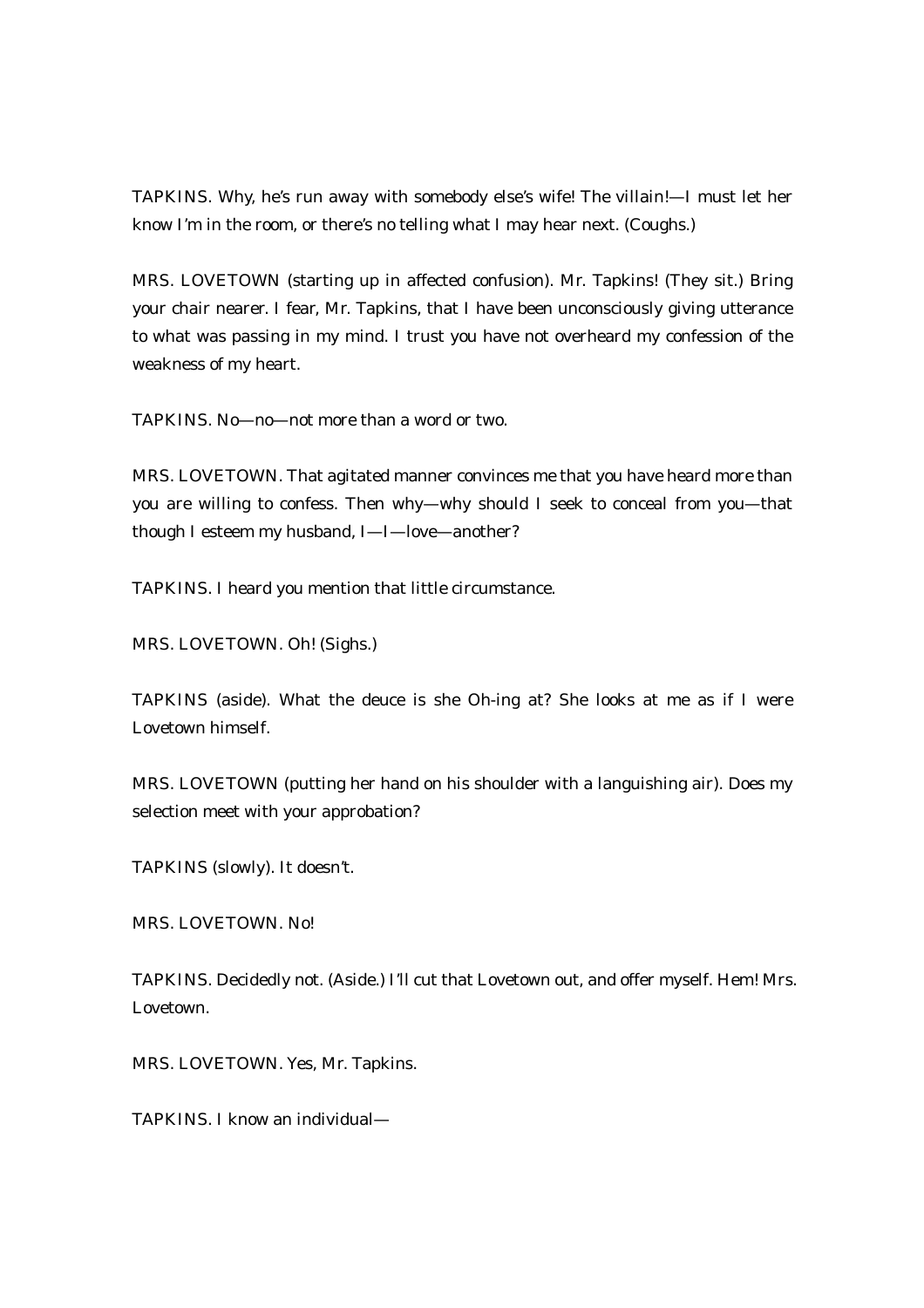MRS. LOVETOWN. Ah! an individual!

TAPKINS. An individual,—I may, perhaps, venture to say an estimable individual,—who for the last three months has been constantly in your society, who never yet had courage to disclose his passion, but who burns to throw himself at your feet. Oh! (Aside.) I'll try an Oh or two now,—Oh! (Sighs.) That's a capital Oh!

MRS. LOVETOWN (aside). He must have misunderstood me before, for he is evidently speaking of himself. Is the gentleman you speak of handsome, Mr. Tapkins?

TAPKINS. He is generally considered remarkably so.

MRS. LOVETOWN. Is he tall?

TAPKINS. About the height of the Apollo Belvidere.

MRS. LOVETOWN. Is he stout?

TAPKINS. Of nearly the same dimensions as the gentleman I have just named.

MRS. LOVETOWN. His figure is—

TAPKINS. Quite a model.

MRS. LOVETOWN. And he is—

TAPKINS. Myself. (Throws himself on his knees and seizes her hand.)

Enter LOVETOWN, R. H.

Tapkins immediately pretends to be diligently looking for something on the floor.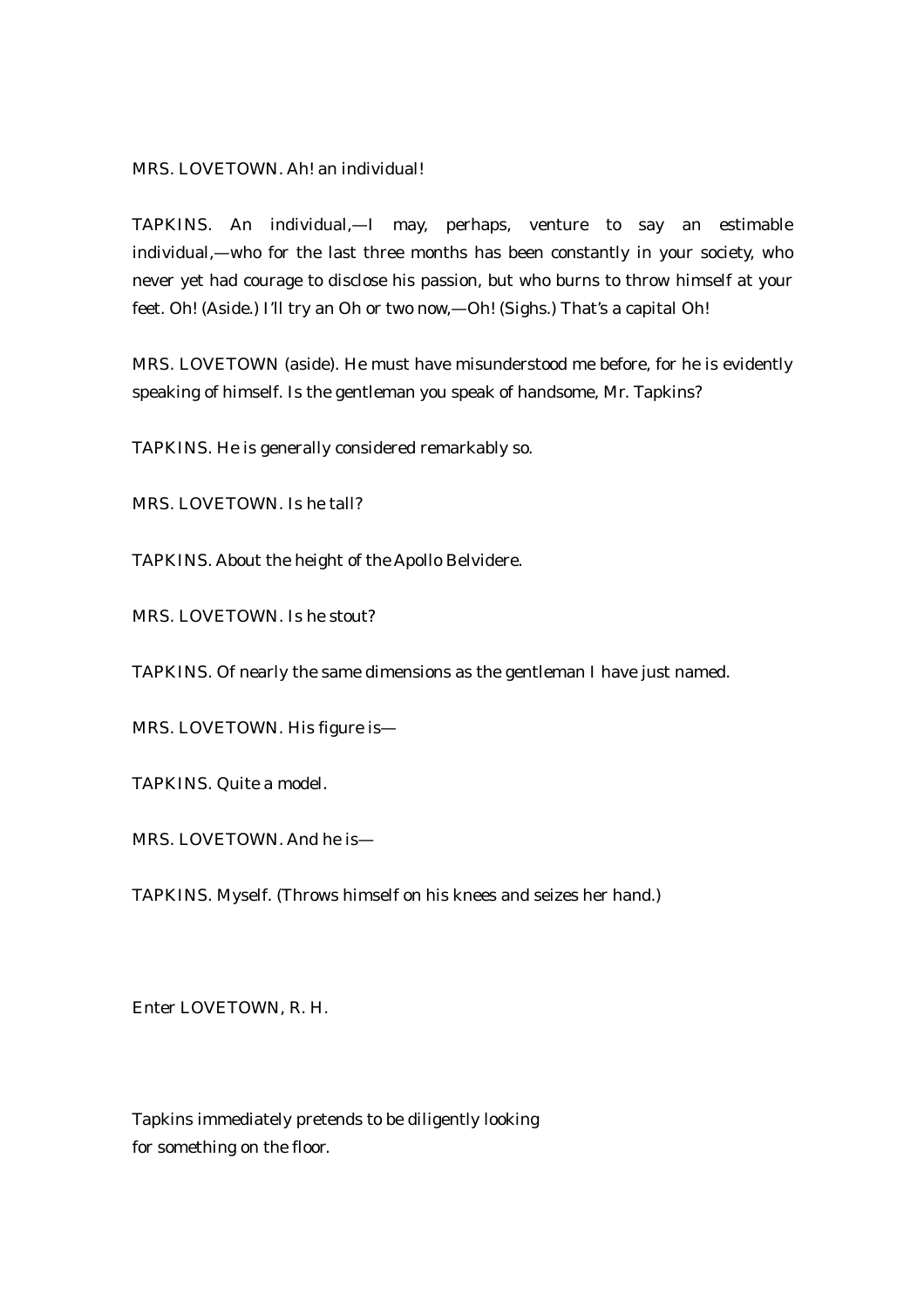MRS. LOVETOWN. Pray don't trouble yourself. I'll find it. Dear me! how could I lose it?

LOVETOWN. What have you lost, love? I should almost imagine that you had lost yourself, and that our friend Mr. Tapkins here had just found you.

TAPKINS (aside). Ah! you always will have your joke,—funny dog! funny dog! Bless your heart and soul, there's that immortal horse standing outside all this time! He'll catch his death of cold! Come and see him at once,—come—come.

LOVETOWN. No. I can't see him to-day. I had forgotten. I've letters to write,—business to transact,—I'm engaged.

TAPKINS (to MRS. LOVETOWN). Oh! if he's engaged, you know, we'd better not interrupt him.

MRS. LOVETOWN. Oh! certainly! Not by any means.

TAPKINS (taking her arm). Good-bye, old fellow.

LOVETOWN (seating himself at table). Oh!—good-bye.

TAPKINS (going). Take care of yourself. I'll take care of Mrs. L.

[Exit TAPKINS and MRS. LOVETOWN, C.

LOVETOWN. What the deuce does that fellow mean by laying such emphasis on Mrs. L.? What's my wife to him, or he to my wife? Very extraordinary! I can hardly believe that even if he had the treachery to make any advances, she would encourage such a preposterous intrigue. (Walks to and fro.) She spoke in his praise at breakfast-time, though,—and they have gone away together to see that confounded horse. But stop, I must keep a sharp eye upon them this afternoon, without appearing to do so. I would not appear unnecessarily suspicious for the world. Dissembling in such a case, though, is difficult—very difficult.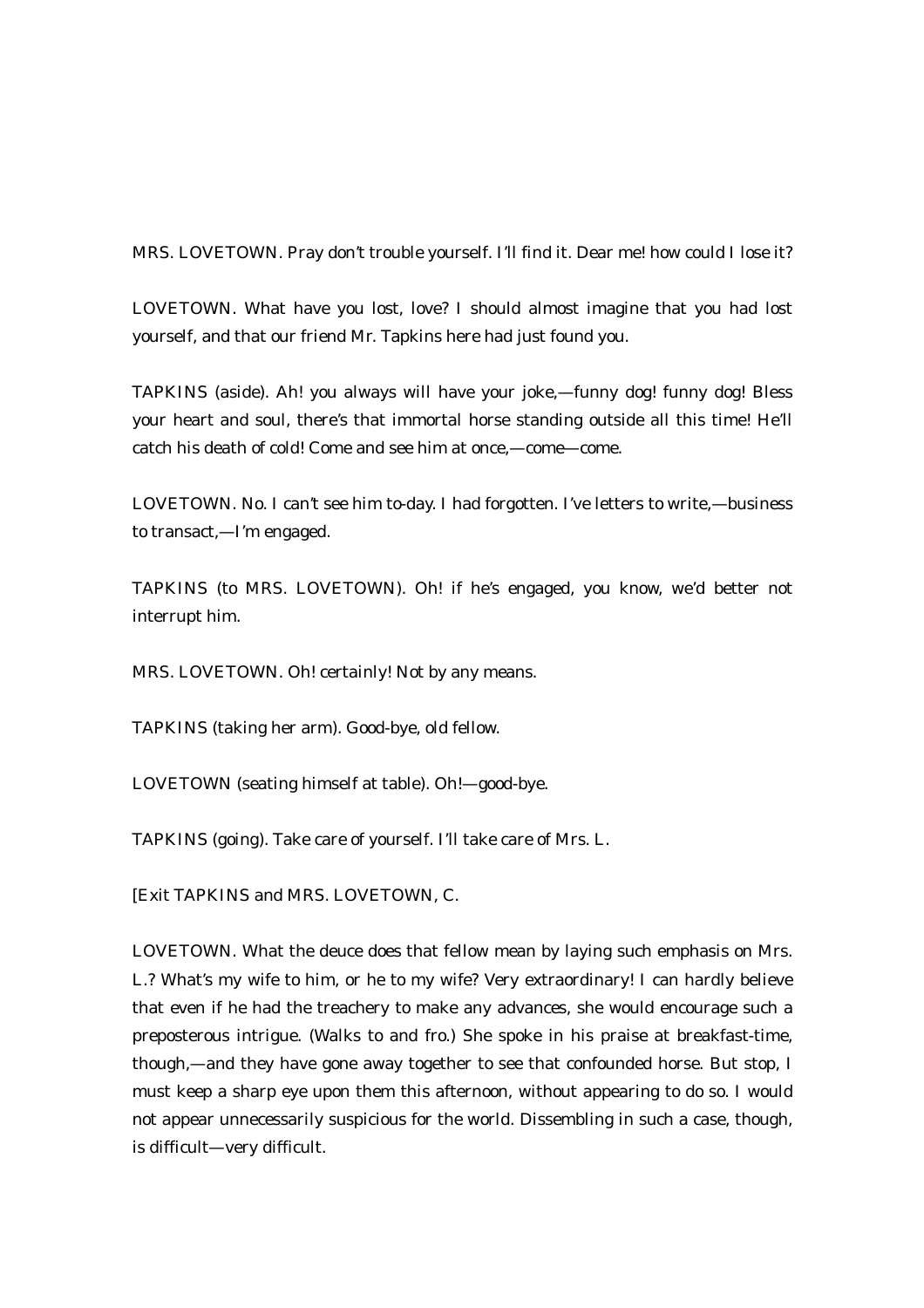Enter a Servant, L. H.

SERVANT. Mr. and Mrs. Peter Limbury.

LOVETOWN. Desire them to walk in.

[Exit Servant, L. H.

 A lucky visit! it furnishes me with a hint. This Mrs. Limbury is a vain, conceited woman, ready to receive the attentions of anybody who feigns admiration for her, partly to gratify herself, and partly to annoy the jealous little husband whom she keeps under such strict control. If I pay particular attention to her, I shall lull my wife and that scoundrel Tapkins into a false security, and have better opportunities of observation. They are here.

Enter MR. and MRS. LIMBURY, L. H.

LOVETOWN. My dear Mrs. Limbury. (Crosses to C.)

LIMBURY. Eh?

LOVETOWN (not regarding him). How charming—how delightful— how divine you look to-day.

LIMBURY (aside). Dear Mrs. Limbury,—charming,—divine and beautiful look to-day! They are smiling at each other,—he squeezes her hand. I see how it is. I always thought he paid her too much attention.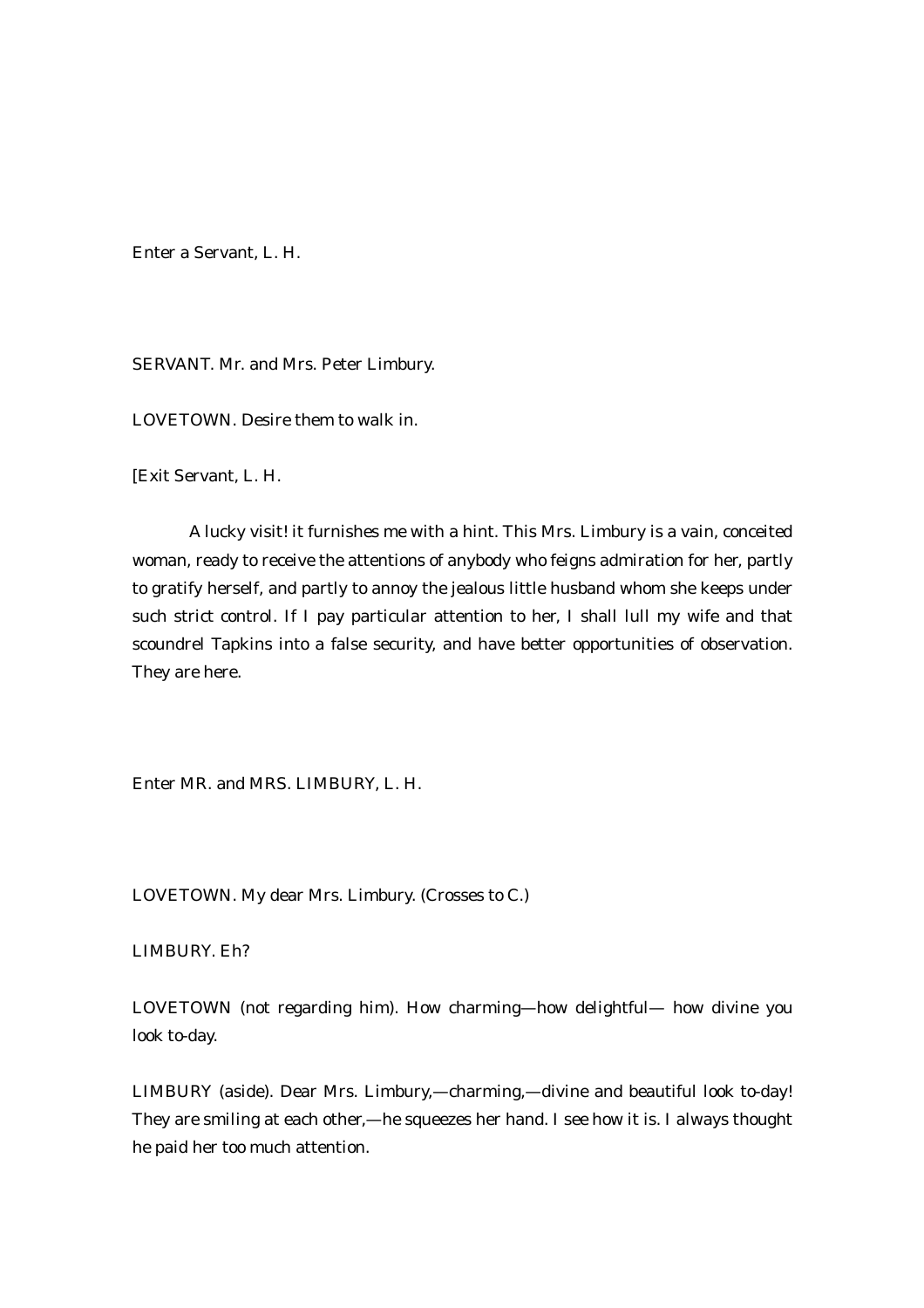LOVETOWN. Sit down,—sit down.

(LOVETOWN places the chairs so as to sit between them, which

LIMBURY in vain endeavours to prevent.)

MRS. LIMBURY. Peter and I called as we passed in our little pony-chaise, to inquire whether we should have the pleasure of seeing you at Tapkins's this afternoon.

LOVETOWN. Is it possible you can ask such a question? Do you think I could stay away?

MRS. LIMBURY. Dear Mr. Lovetown! (Aside.) How polite,—he's quite struck with me.

LIMBURY (aside). Wretched miscreant! a regular assignation before my very face.

LOVETOWN (to MRS. LIMBURY). Do you know I entertained some apprehensions—some dreadful fears—that you might not be there.

LIMBURY. Fears that we mightn't be there? Of course we shall be there.

MRS. LIMBURY. Now don't talk, Peter.

LOVETOWN. I thought it just possible, you know, that you might not be agreeable—

MRS. LIMBURY. O, Peter is always agreeable to anything that is agreeable to me. Aren't you, Peter?

LIMBURY. Yes, dearest. (Aside.) Agreeable to anything that's agreeable to her! O Lor'!

MRS. LIMBURY. By the bye, Mr. Lovetown, how do you like this bonnet?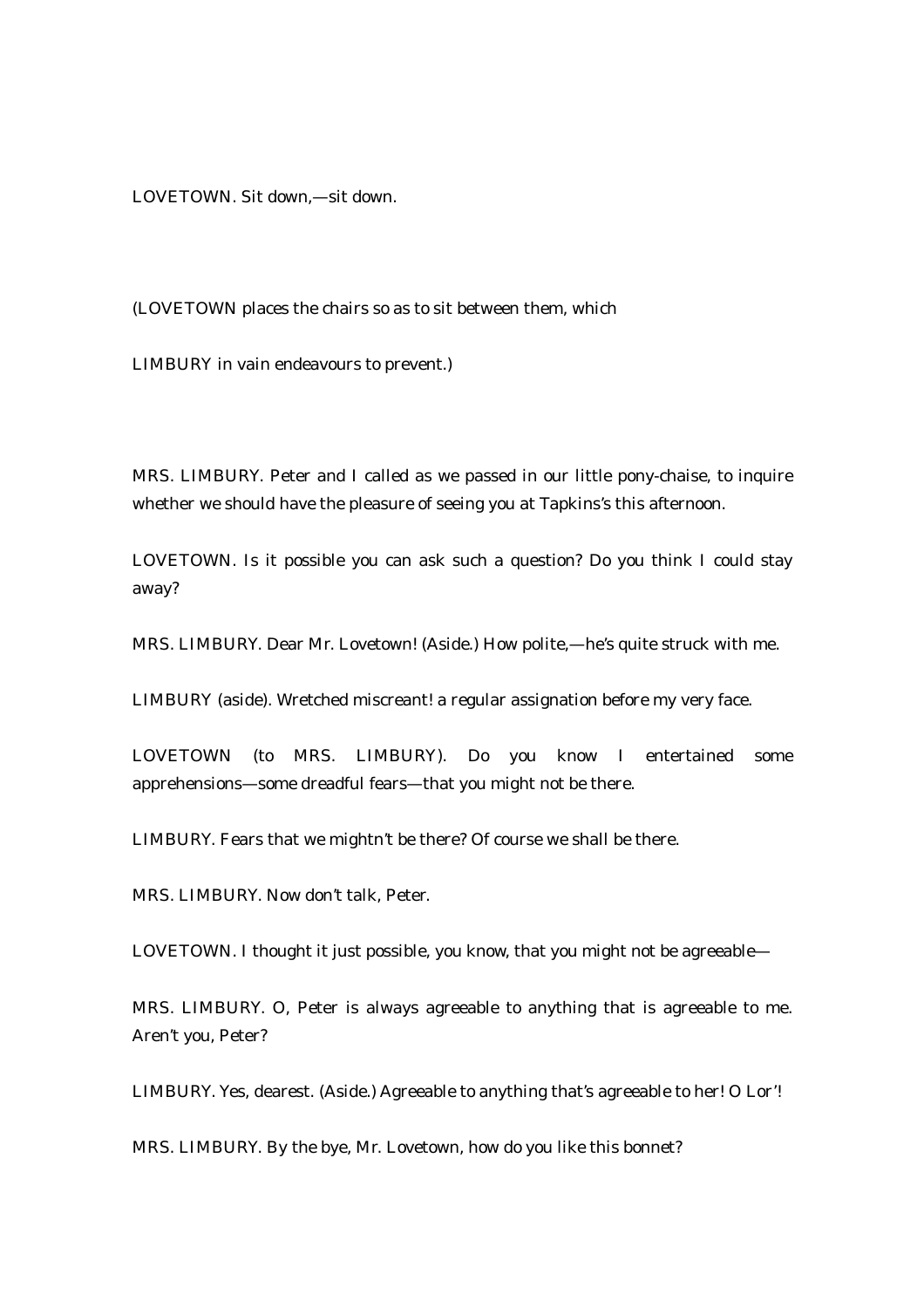LOVETOWN. O, beautiful!

LIMBURY (aside). I must change the subject. Do you know, Mr. Lovetown, I have often thought, and it has frequently occurred to me—when—

MRS. LIMBURY. Now don't talk, Peter. (To LOVETOWN.) The colour is so bright, is it not?

LOVETOWN. It might appear so elsewhere, but the brightness of those eyes casts it quite into shade.

MRS. LIMBURY. I know you are a connoisseur in ladies' dresses; how do you like those shoes?

LIMBURY (aside). Her shoes! What will she ask his opinion of next?

LOVETOWN. O, like the bonnet, you deprive them of their fair chance of admiration. That small and elegant foot engrosses all the attention which the shoes might otherwise attract. That taper ankle, too—

LIMBURY (aside). Her taper ankle! My bosom swells with the rage of an ogre. Mr. Lovetown,—I—

MRS. LIMBURY. Now, pray do not talk so, Limbury. You've put Mr. Lovetown out as it is.

LIMBURY (aside). Put him out! I wish I could put him out, Mrs. Limbury. I must.

Enter SERVANT, hastily.

SERVANT. I beg your pardon, sir, but the bay pony has got his hind leg over the traces,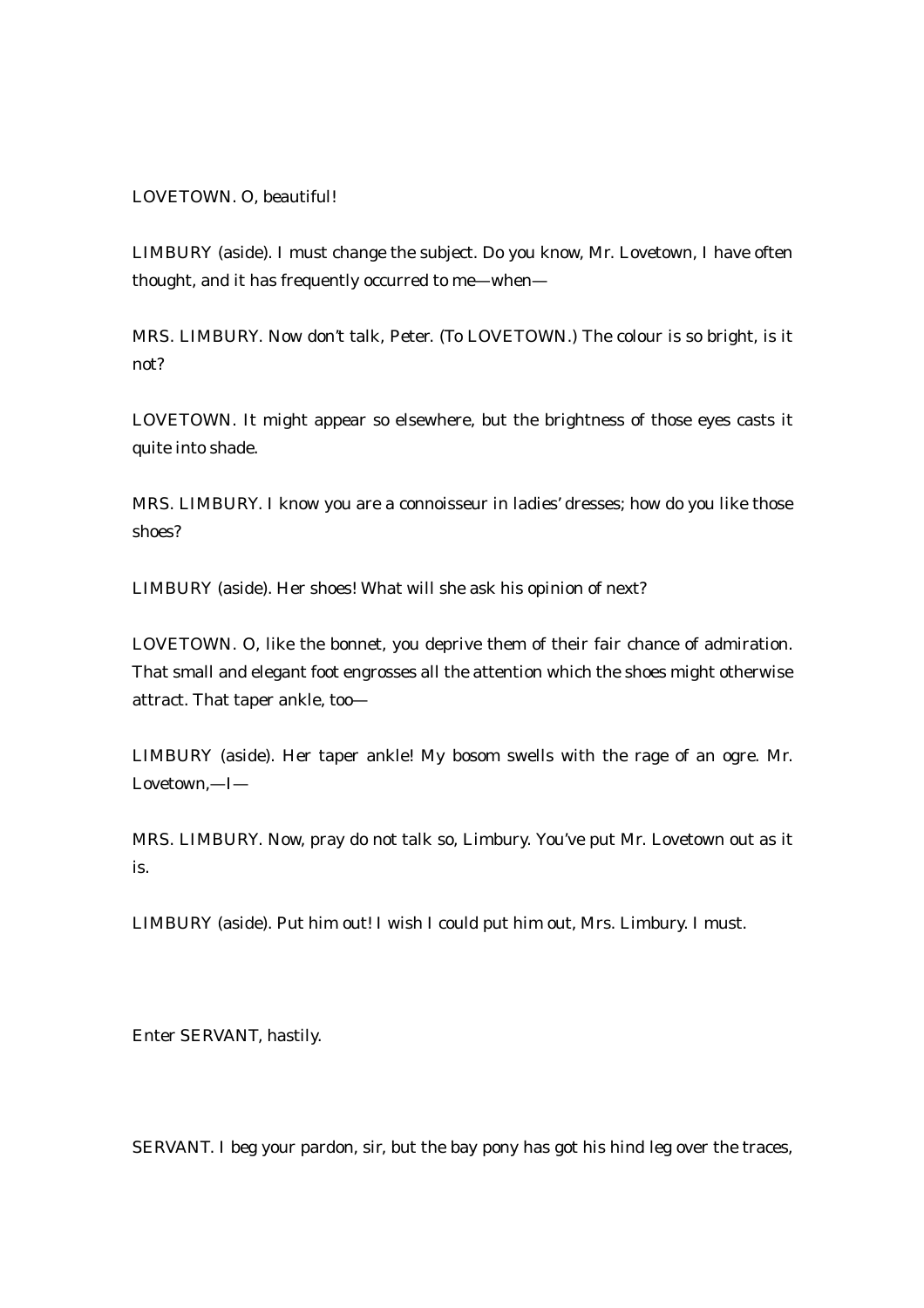and he's kicking the chaise to pieces!

LIMBURY. Kicking the new chaise to pieces!

LOVETOWN. Kicking the new chaise to pieces! The bay pony! Limbury, my dear fellow, fly to the spot! (Pushing him out.)

LIMBURY. But, Mr. Lovetown, I—

MRS. LIMBURY. Oh! he'll kick somebody's brains out, if Peter don't go to him.

LIMBURY. But perhaps he'll kick my brains out if I do go to him.

LOVETOWN. Never mind, don't lose an instant,—not a moment. (Pushes him out, both talking together.)

[Exit LIMBURY.

 (Aside.) Now for it,—here's my wife. Dearest Mrs. Limbury—(Kneels by her chair, and seizes her hand.)

Enter MRS. LOVETOWN, C.

MRS. LOVETOWN (aside). Can I believe my eyes? (Retires behind the screen.)

MRS. LIMBURY. Mr. Lovetown!

LOVETOWN. Nay. Allow me in one hurried interview, which I have sought in vain for weeks,—for months,—to say how devotedly, how ardently I love you. Suffer me to retain this hand in mine. Give me one ray of hope.

MRS. LIMBURY. Rise, I entreat you,—we shall be discovered.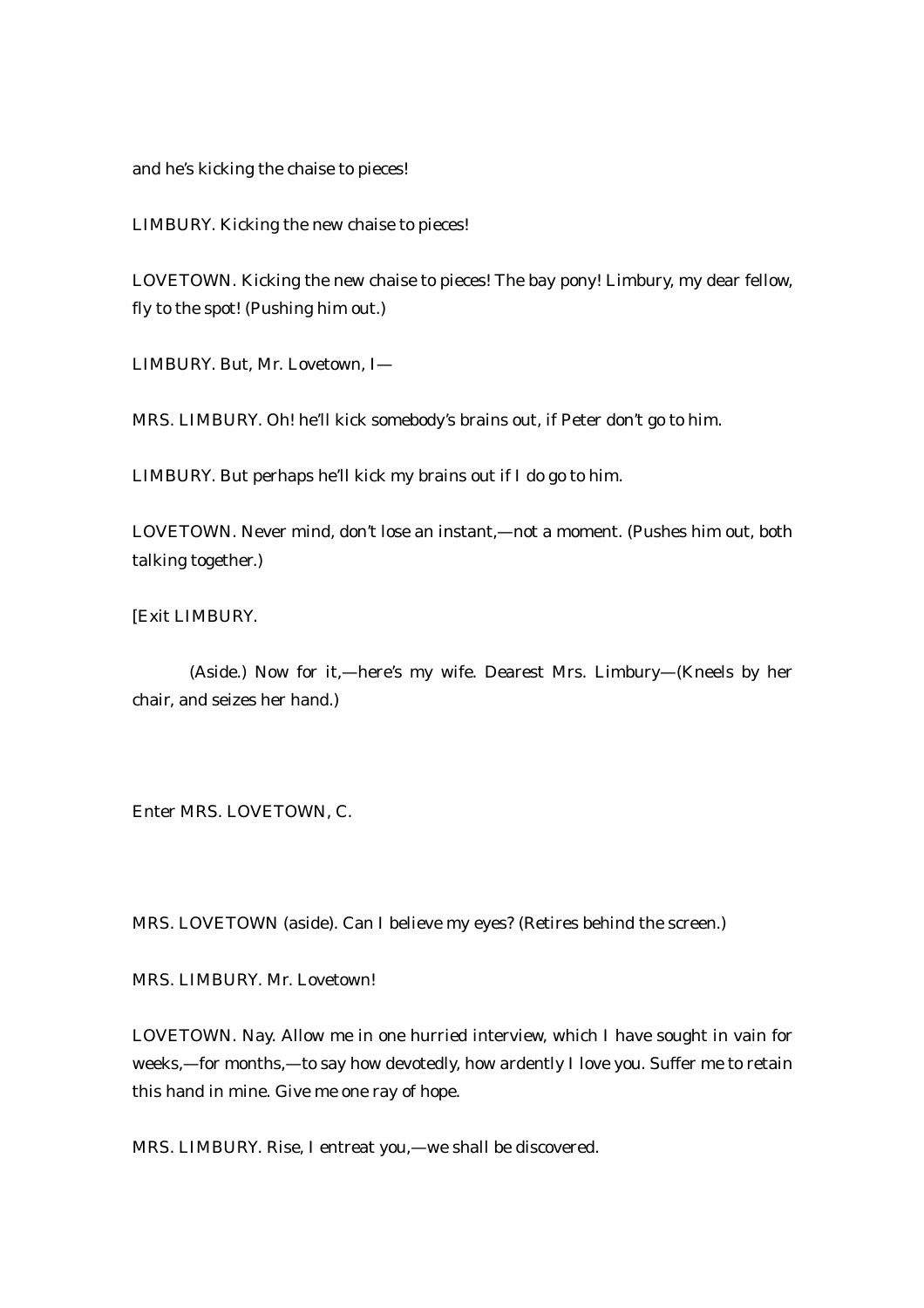LOVETOWN. Nay, I will not rise till you promise me that you will take an opportunity of detaching yourself from the rest of the company and meeting me alone in Tapkins's grounds this evening. I shall have no eyes, no ears for any one but yourself.

MRS. LIMBURY. Well,—well,—I will—I do—

LOVETOWN. Then I am blest indeed!

MRS. LIMBURY. I am so agitated. If Peter or Mrs. Lovetown—were to find me thus—I should betray all. I'll teach my husband to be jealous! (Crosses to L. H.) Let us walk round the garden.

LOVETOWN. With pleasure,—take my arm. Divine creature! (Aside.) I'm sure she is behind the screen. I saw her peeking. Come.

[Exit LOVETOWN and MRS. LIMBURY, L. H.

MRS. LOVETOWN (coming forward). Faithless man! His coldness and neglect are now too well explained. O Alfred! Alfred! how little did I think when I married you, six short months since, that I should be exposed to so much wretchedness! I begin to tremble at my own imprudence, and the situation in which it may place me; but it is now too late to recede. I must be firm. This day will either bring my project to the explanation I so much desire, or convince me of what I too much fear,—my husband's aversion. Can this woman's husband suspect their intimacy? If so, he may be able to prevent this assignation taking place. I will seek him instantly. If I can but meet him at once, he may prevent her going at all.

[Exit MRS. LOVETOWN, R. H.

Enter TAPKINS, L. H. window.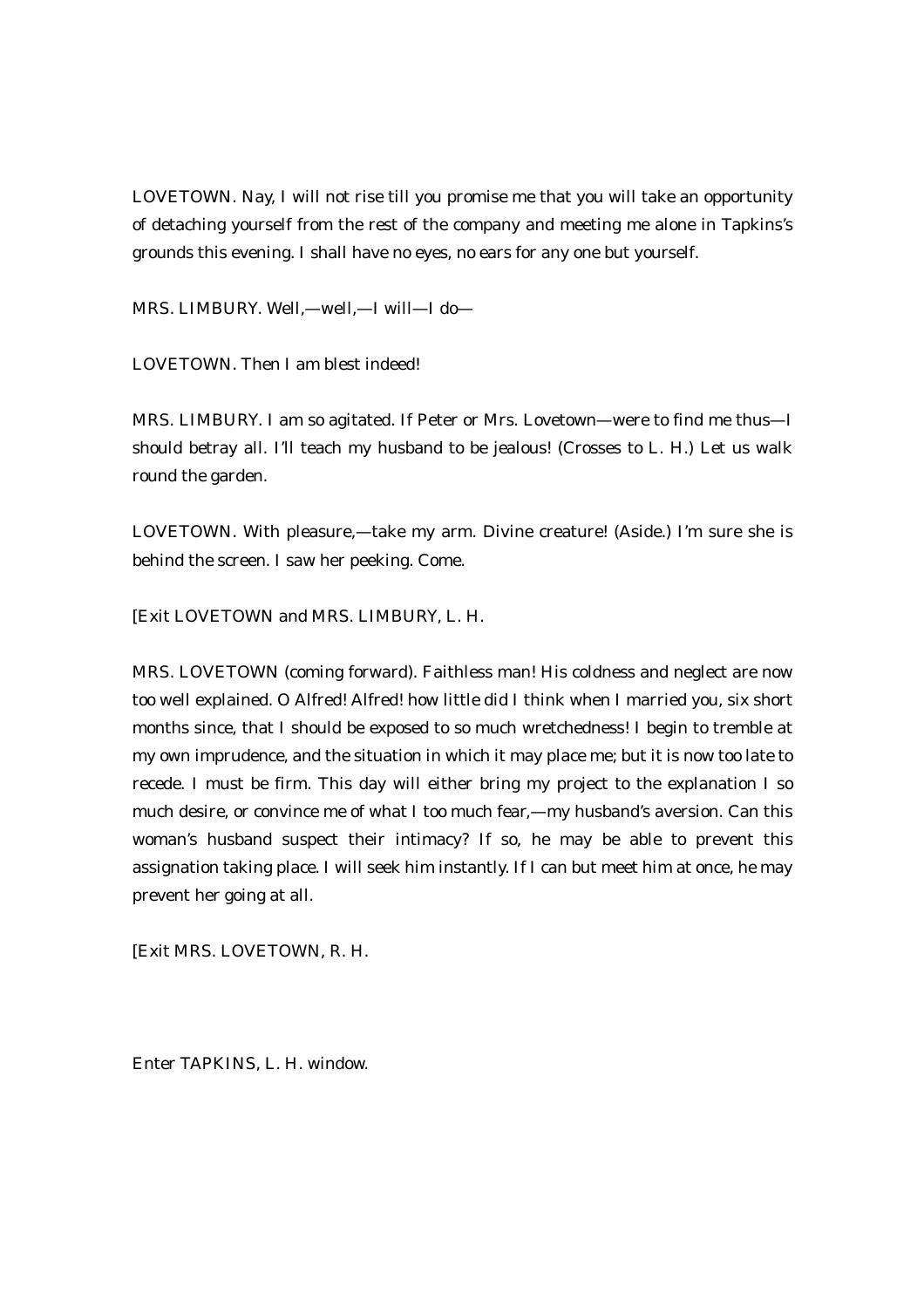TAPKINS. This, certainly, is a most extraordinary affair. Not her partiality for me—that's natural enough,—but the confession I overheard about her marriage to another. I have been thinking that, after such a discovery, it would be highly improper to allow Limbury and his wife to meet her without warning him of the fact. The best way will be to make him acquainted with the real state of the case. Then he must see the propriety of not bringing his wife to my house to-night. Ah! here he is. I'll make the awful disclosure at once, and petrify him.

Enter LIMBURY, L. H. window.

LIMBURY. That damned little bay pony is as bad as my wife. There's no curbing either of them; and as soon as I have got the traces of the one all right, I lose all traces of the other.

TAPKINS (R.). Peter!

LIMBURY (L.). Ah! Tapkins!

TAPKINS. Hush! Hush! (Looking cautiously round.) If you have a moment to spare, I've got something of great importance to communicate.

LIMBURY. Something of great importance, Mr. Tapkins! (Aside.) What can he mean? Can it relate to Mrs. Limbury? The thought is dreadful. You horrify me!

TAPKINS. You'll be more horrified presently. What I am about to tell you concerns yourself and your honour very materially; and I beg you to understand that I communicate it—in the strictest confidence.

LIMBURY. Myself and my honour! I shall dissolve into nothing with horrible anticipations!

TAPKINS (in a low tone). Have you ever observed anything remarkable about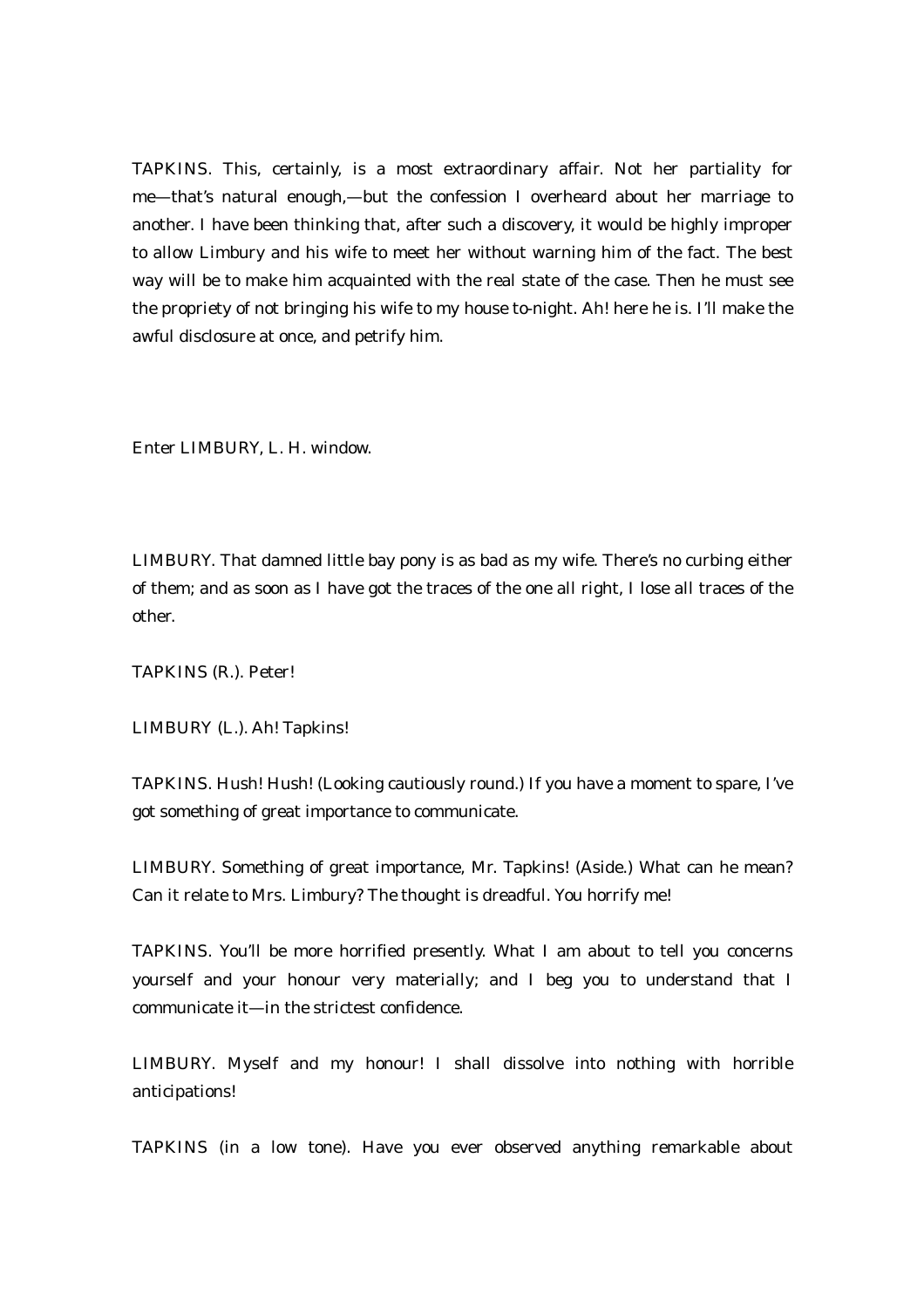Lovetown's manner?

LIMBURY. Anything remarkable?

TAPKINS. Ay,—anything very odd, and rather unpleasant?

LIMBURY. Decidedly! No longer than half an hour ago,—in this very room, I observed something in his manner particularly odd and exceedingly unpleasant.

TAPKINS. To your feelings as a husband?

LIMBURY. Yes, my friend, yes, yes;—you know it all, I see!

TAPKINS. What! Do you know it?

LIMBURY. I'm afraid I do; but go on—go on.

TAPKINS (aside). How the deuce can he know anything about it? Well, this oddness arises from the peculiar nature of his connexion with— You look very pale.

LIMBURY. No, no,—go on,—'connexion with—'

TAPKINS. A certain lady,—you know whom I mean.

LIMBURY. I do, I do! (Aside.) Disgrace and confusion! I'll kill her with a look! I'll wither her with scornful indignation! Mrs. Limbury!—viper!

TAPKINS (whispering with caution). They—aren't—married.

LIMBURY. They aren't married! Who aren't?

TAPKINS. Those two, to be sure!

LIMBURY. Those two! What two?

TAPKINS. Why, them. And the worst of it is she's—she's married to somebody else.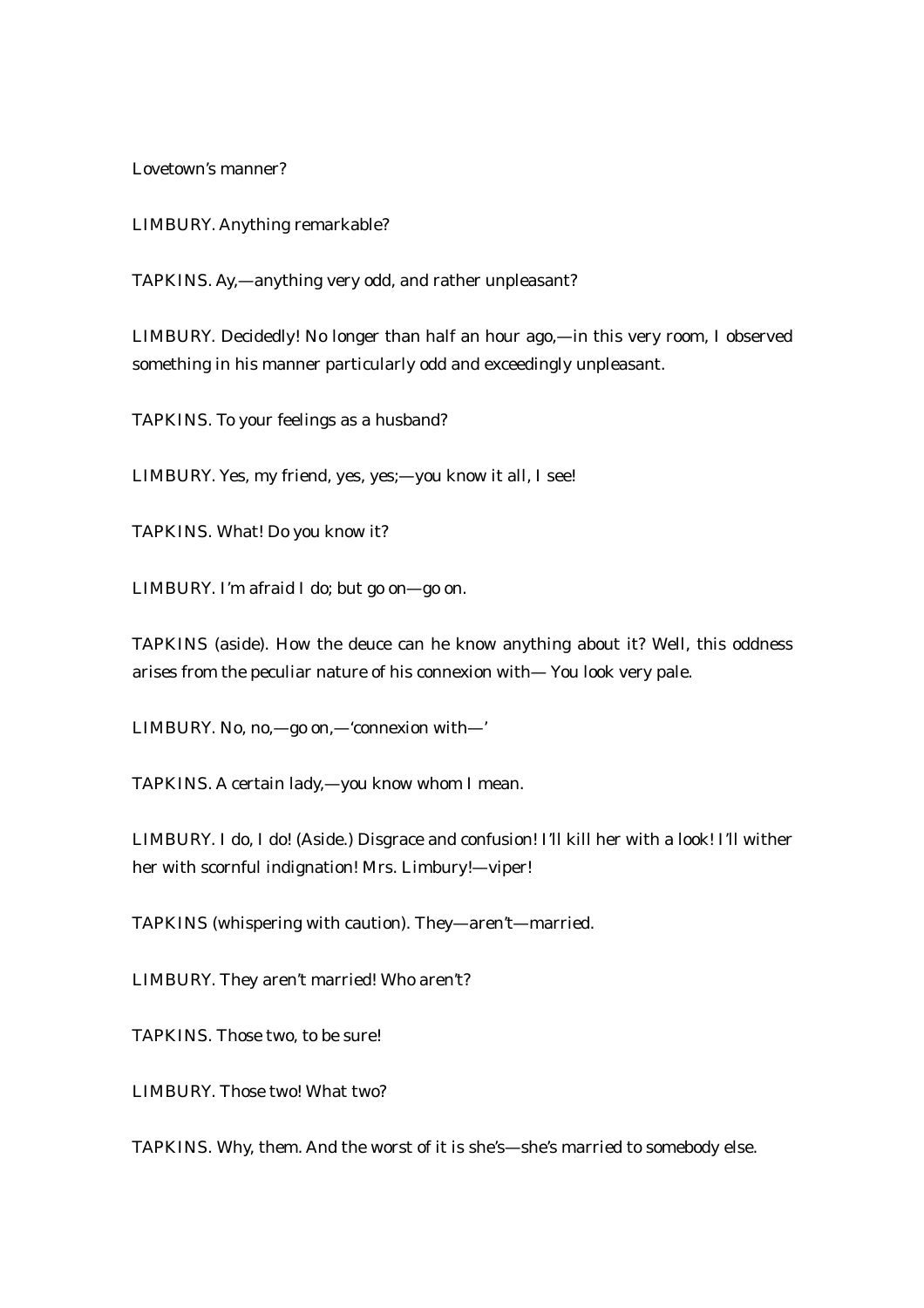LIMBURY. Well, of course I know that.

TAPKINS. You know it?

LIMBURY. Of course I do. Why, how you talk! Isn't she my wife?

TAPKINS. Your wife! Wretched bigamist! Mrs. Lovetown your wife?

LIMBURY. Mrs. Lovetown! What! Have you been talking of Mrs. Lovetown all this time? My dear friend! (Embraces him.) The revulsion of feeling is almost insupportable. I thought you were talking about Mrs. Limbury.

TAPKINS. No!

LIMBURY. Yes. Ha! ha! But I say, what a dreadful fellow this is—another man's wife! Gad, I think he wants to run away with every man's wife he sees. And Mrs. Lovetown, too—horrid!

TAPKINS. Shocking!

LIMBURY. I say, I oughtn't to allow Mrs. Limbury to associate with her, ought I?

TAPKINS. Precisely my idea. You had better induce your wife to stay away from my house to-night.

LIMBURY. I'm afraid I can't do that.

TAPKINS. What, has she any particular objection to staying away?

LIMBURY. She has a very strange inclination to go, and 'tis much the same; however, I'll make the best arrangement I can!

TAPKINS. Well, so be it. Of course I shall see you?

LIMBURY. Of course.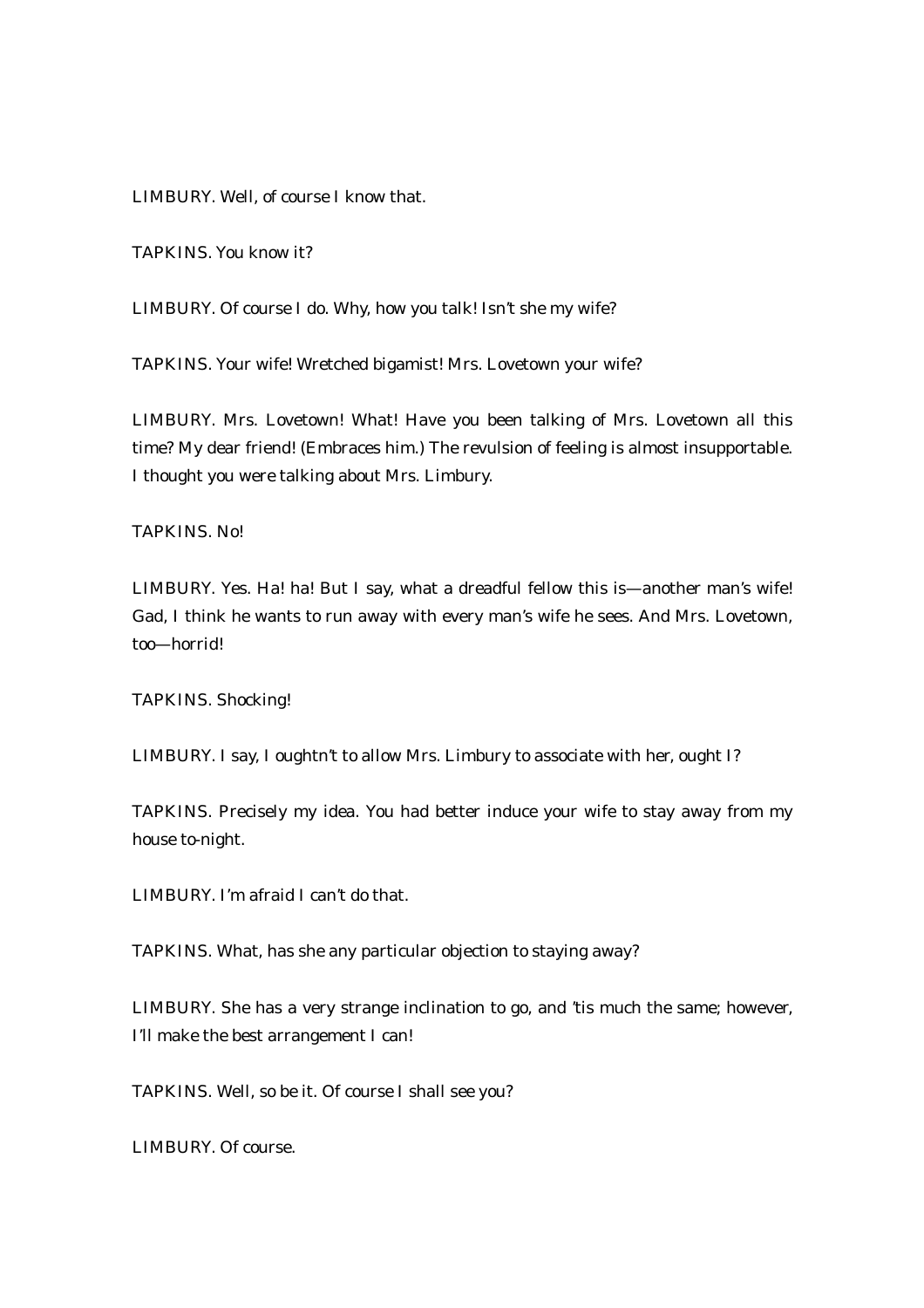TAPKINS. Mind the secret,—close—close—you know, as a Cabinet Minister answering a question.

LIMBURY. You may rely upon me.

[Exit LIMBURY, L. H., TAPKINS, R. H.

SCENE II.—A Conservatory on one side. A Summer-house on the other.

Enter LOVETOWN at L. H.

LOVETOWN. So far so good. My wife has not dropped the slightest hint of having overheard the conversation between me and Mrs. Limbury; but she cannot conceal the impression it has made upon her mind, or the jealousy it has evidently excited in her breast. This is just as I wished. I made Mr. Peter Limbury's amiable helpmate promise to meet me here. I know that refuge for destitute reptiles (pointing to summer-house) is Tapkins's favorite haunt, and if he has any assignation with my wife I have no doubt he will lead her to this place. A woman's coming down the walk. Mrs. Limbury, I suppose,—no, my wife, by all that's actionable. I must conceal myself here, even at the risk of a shower of black beetles, or a marching regiment of frogs. (Goes into conservatory, L. H.)

Enter MRS. LOVETOWN from top, L. H.

MRS. LOVETOWN. I cannot have been mistaken. I am certain I saw Alfred here; he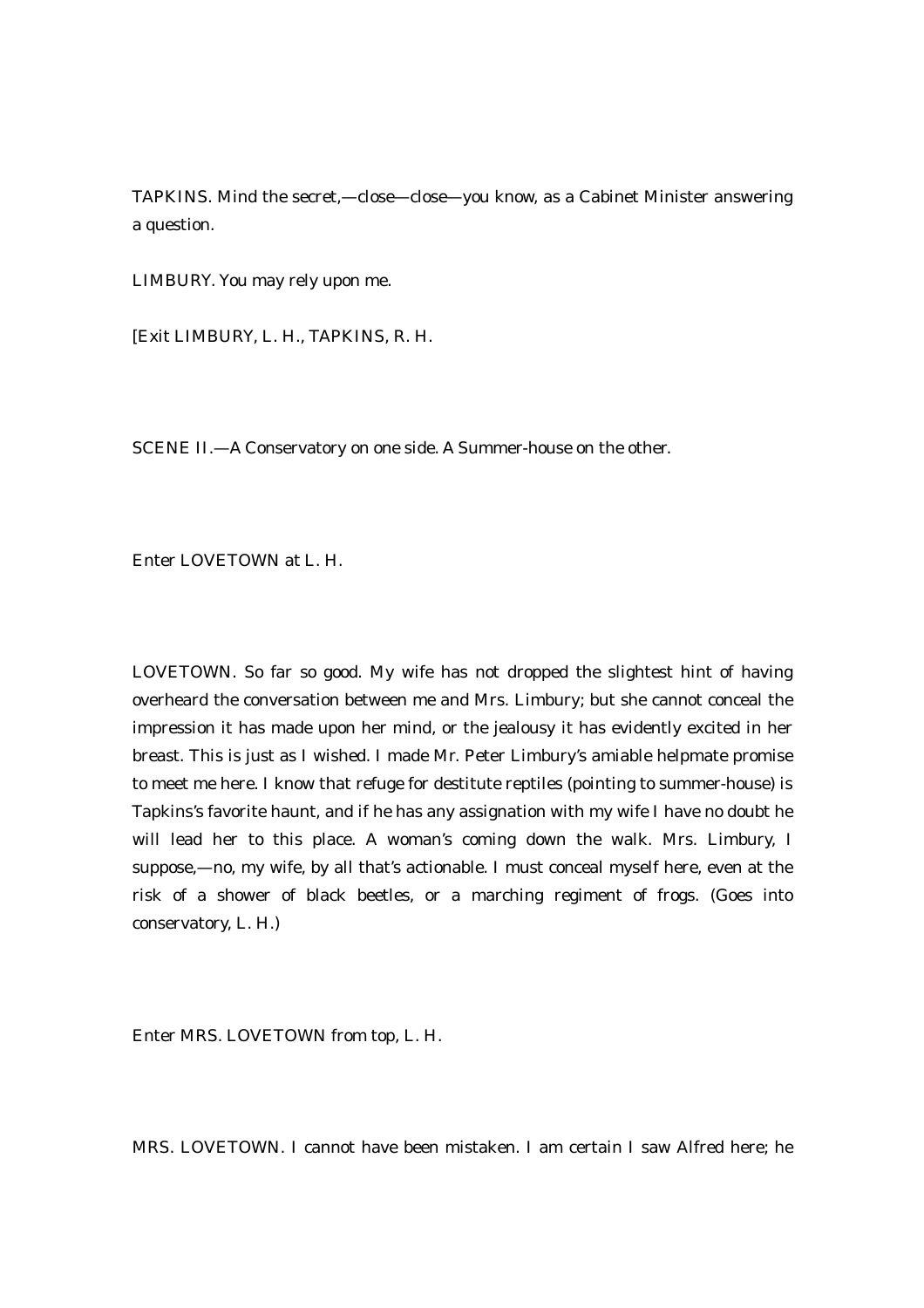must have secreted himself somewhere to avoid me. Can his assignation with Mrs. Limbury have been discovered? Mr. Limbury's behaviour to me just now was strange in the extreme; and after a variety of incoherent expressions he begged me to meet him here, on a subject, as he said, of great delicacy and importance to myself. Alas! I fear that my husband's neglect and unkindness are but too well known. The injured little man approaches. I summon all my fortitude to bear the disclosure.

Enter MR. LIMBURY at top, L. H.

LIMBURY (aside). Now as I could not prevail on Mrs. Limbury to stay away, the only distressing alternative I have is to inform Mrs. Lovetown that I know her history, and to put it to her good feeling whether she hadn't better go.

LOVETOWN (peeping). Limbury! what the deuce can that little wretch want here?

LIMBURY. I took the liberty, Mrs. Lovetown, of begging you to meet me in this retired spot, because the esteem I still entertain for you, and my regard for your feelings, induce me to prefer a private to a public disclosure.

LOVETOWN (peeping). 'Public disclosure!' what on earth is he talking about? I wish he'd speak a little louder.

MRS. LOVETOWN. I am sensible of your kindness, Mr. Limbury, and believe me most grateful for it. I am fully prepared to hear what you have to say.

LIMBURY. It is hardly necessary for me, I presume, to say, Mrs. Lovetown, that I have accidentally discovered the whole secret.

MRS. LOVETOWN. The whole secret, sir?

LOVETOWN (peeping). Whole secret! What secret?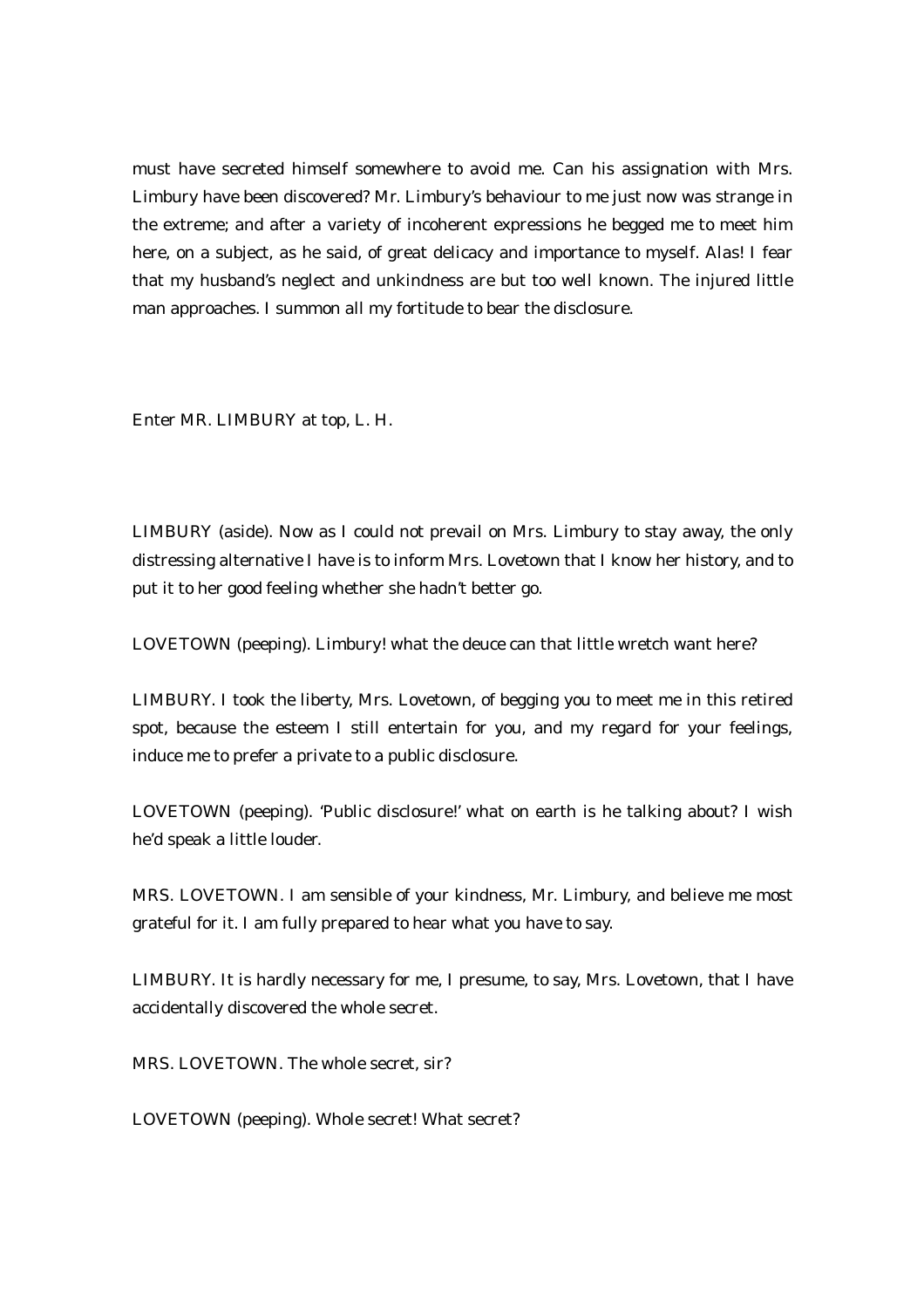LIMBURY. The whole secret, ma'am, of this disgraceful—I must call it disgraceful—and most abominable intrigue.

MRS. LOVETOWN (aside). My worst fears are realised,—my husband's neglect is occasioned by his love for another.

LOVETOWN (peeping). Abominable intrigue! My first suspicions are too well founded. He reproaches my wife with her infidelity, and she cannot deny it,—that villain Tapkins!

MRS. LOVETOWN (weeping). Cruel—cruel—Alfred!

LIMBURY. You may well call him cruel, unfortunate woman. His usage of you is indefensible, unmanly, scandalous.

MRS. LOVETOWN. It is. It is, indeed.

LIMBURY. It's very painful for me to express myself in such plain terms, Mrs. Lovetown; but allow me to say, as delicately as possible, that you should not endeavour to appear in society under such unusual and distressing circumstances.

MRS. LOVETOWN. Not appear in society! Why should I quit it?

LOVETOWN (peeping). Shameful woman!

LIMBURY. Is it possible you can ask such a question?

MRS. LOVETOWN. What should I do? Where can I go?

LIMBURY. Gain permission to return once again to your husband's roof.

MRS. LOVETOWN. My husband's roof?

LIMBURY. Yes, the roof of your husband, your wretched, unfortunate husband!

MRS. LOVETOWN. Never!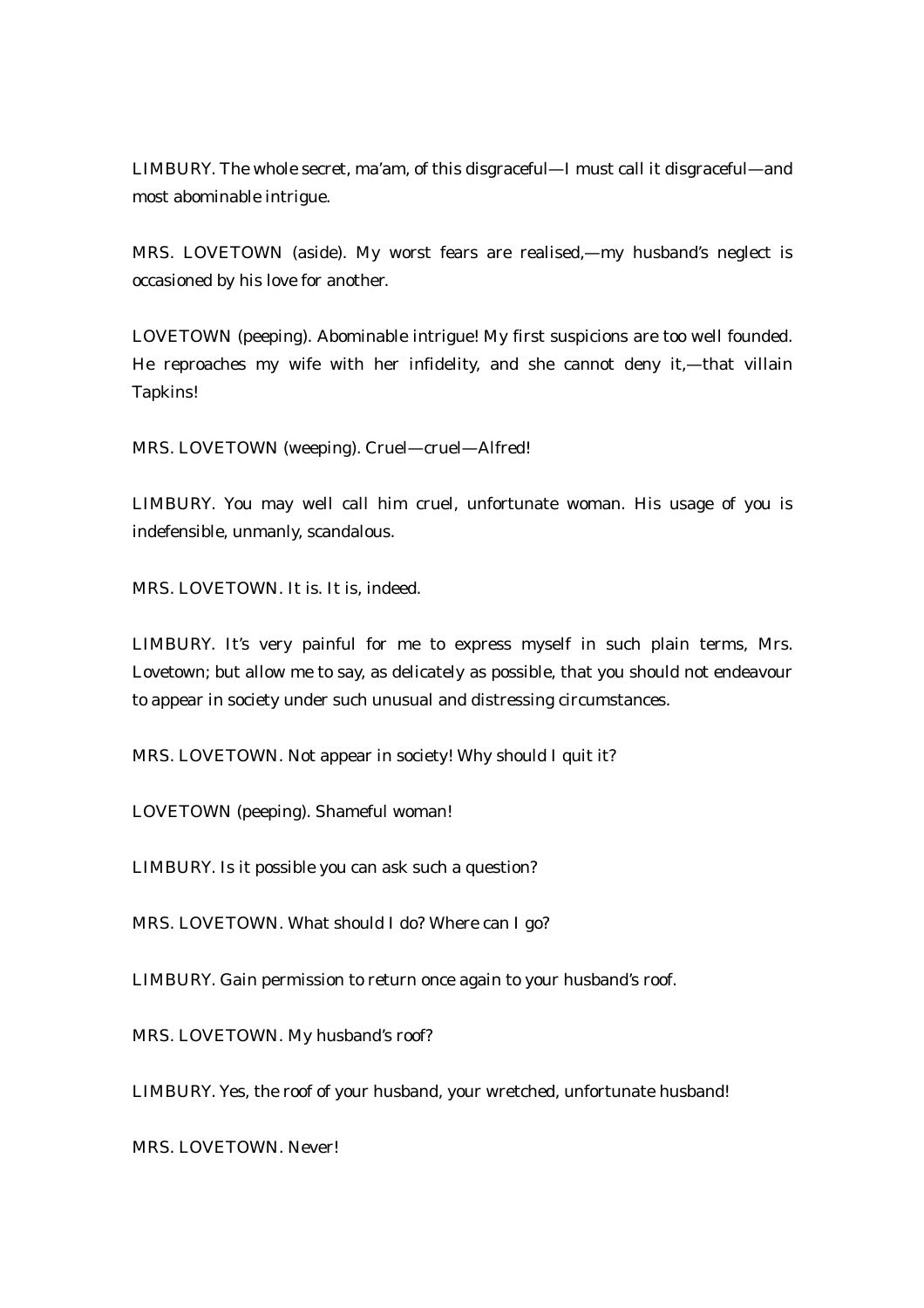LIMBURY (aside). She's thoroughly hardened, steeped in vice beyond redemption. Mrs. Lovetown, as you reject my well-intentioned advice in this extraordinary manner, I am reduced to the painful necessity of expressing my hope that you will,—now pray don't think me unkind,—that you will never attempt to meet Mrs. Limbury more.

MRS. LOVETOWN. What! Can you suppose I am so utterly dead to every sense of feeling and propriety as to meet that person,—the destroyer of my peace and happiness,—the wretch who has ruined my hopes and blighted my prospects for ever? Ask your own heart, sir,—appeal to your own feelings. You are naturally indignant at her conduct. You would hold no further communication with her. Can you suppose, then, I would deign to do so? The mere supposition is an insult!

[Exit MRS. LOVETOWN hastily at top, L. H.

LIMBURY. What can all this mean? I am lost in a maze of astonishment, petrified at the boldness with which she braves it out. Eh! it's breaking upon me by degrees. I see it. What did she say? 'Destroyer of peace and happiness,—person—ruined hopes and blighted prospects—her.' I see it all. That atrocious Lovetown, that Don Juan multiplied by twenty, that unprecedented libertine, has seduced Mrs. Limbury from her allegiance to her lawful lord and master. He first of all runs away with the wife of another man, and he is no sooner tired of her, than he runs away with another wife of another man. I thirst for his destruction. I—(LOVETOWN rushes from the conservatory and embraces LIMBURY, who disengages himself.) Murderer of domestic happiness! behold hold your victim!

LOVETOWN. Alas! you speak but too truly. (Covering his face with his hands.) I am the victim.

LIMBURY. I speak but too truly!—He avows his own criminality. I shall throttle him. I know I shall. I feel it.

Enter MRS. LIMBURY at back, L. H.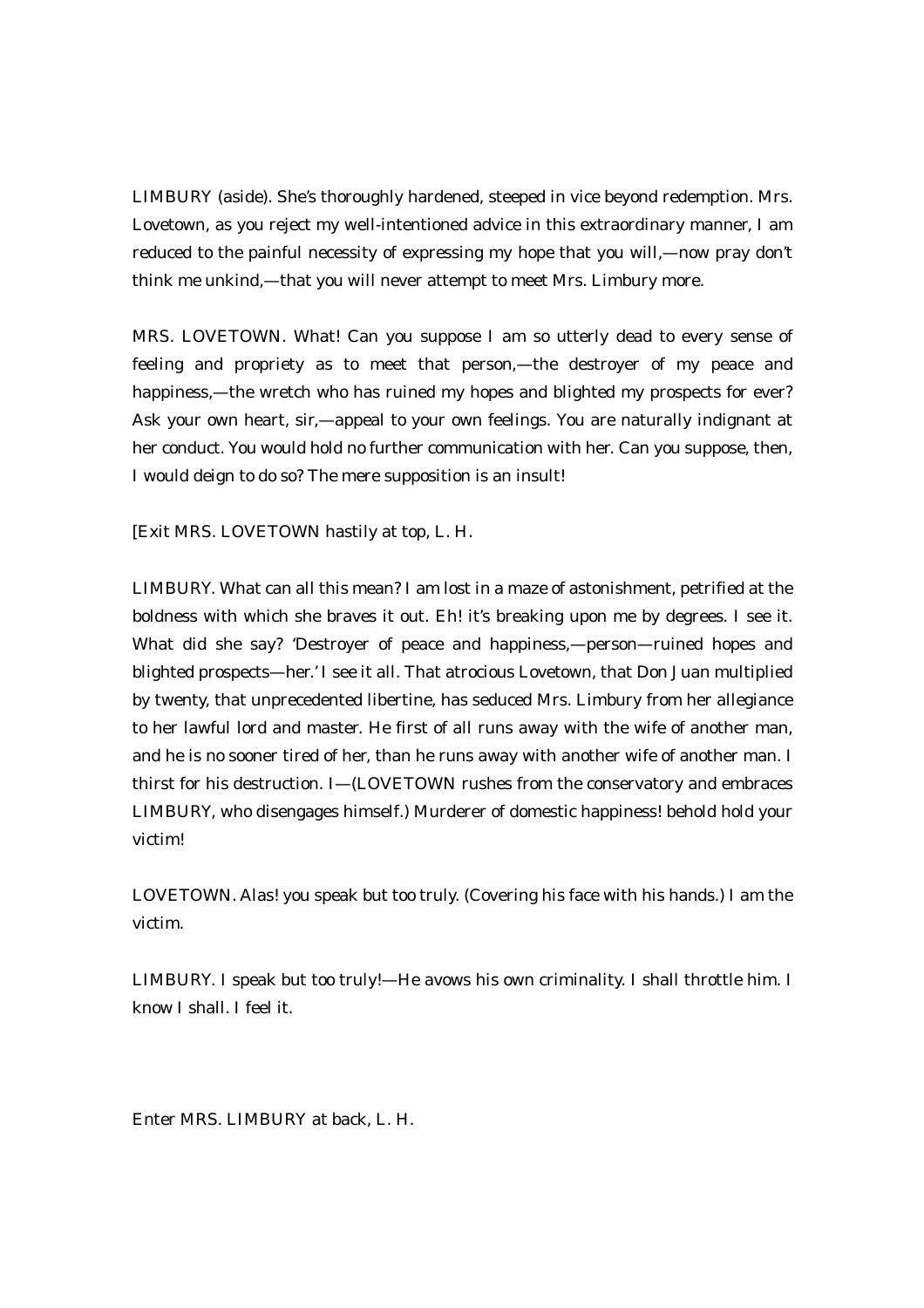MRS. LIMBURY (aside). My husband here! (Goes into conservatory.)

Enter TAPKINS at back, L. H.

TAPKINS (aside). Not here, and her husband with Limbury. I'll reconnoitre. (Goes into summer-house, R. H.)

LIMBURY. Lovetown, have you the boldness to look an honest man in the face?

LOVETOWN. O, spare me! I feel the situation in which I am placed acutely, deeply. Feel for me when I say that from that conservatory I overheard the greater part of what passed between you and Mrs. Lovetown.

LIMBURY. You did?

LOVETOWN. Need I say how highly I approve both of the language you used, and the advice you gave her?

LIMBURY. What! you want to get rid of her, do you?

LOVETOWN. Can you doubt it?

TAPKINS (peeping). Hallo! he wants to get rid of her. Queer!

LOVETOWN. Situated as I am, you know, I have no other resource, after what has passed. I must part from her.

MRS. LIMBURY (peeping). What can he mean?

LIMBURY (aside). I should certainly throttle him, were it not that the coolness with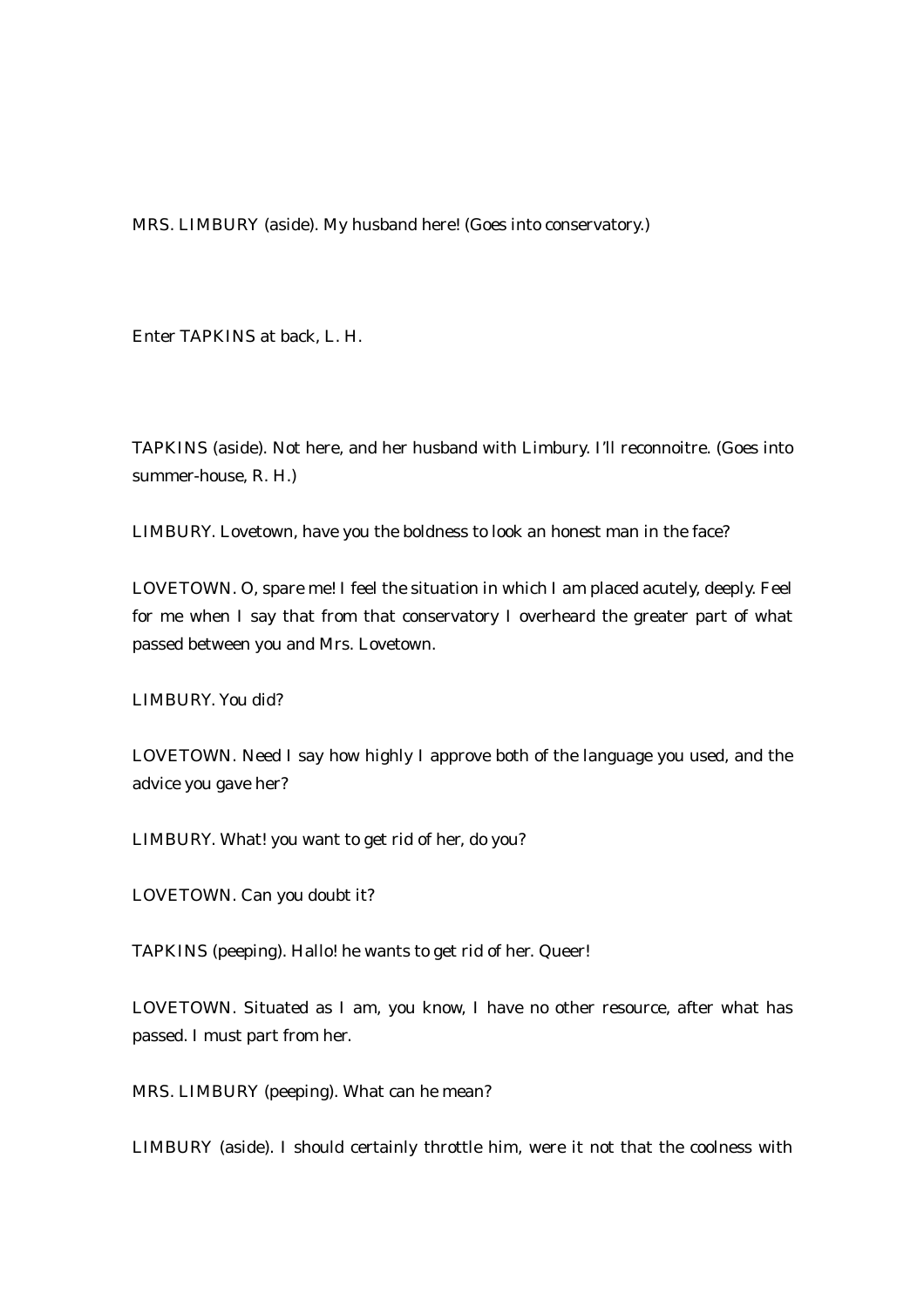which he refers to the dreadful event paralyses me. Mr. Lovetown, look at me! Sir, consider the feelings of an indignant husband, sir!

LOVETOWN. Oh, I thank you for those words. Those strong expressions prove the unaffected interest you take in the matter.

LIMBURY. Unaffected interest! I shall go raving mad with passion and fury! Villain! Monster! To embrace the opportunity afforded him of being on a footing of friendship.

LOVETOWN. To take a mean advantage of his being a single man.

LIMBURY. To tamper with the sacred engagements of a married woman.

LOVETOWN. To place a married man in a disgraceful and humiliating situation.

LIMBURY. Scoundrel! Do you mock me to my face?

LOVETOWN. Mock you. What d' ye mean? Who the devil are you talking about?

LIMBURY. Talking about—you!

LOVETOWN. Me!

LIMBURY. Designing miscreant! Of whom do you speak?

LOVETOWN. Of whom should I speak but that scoundrel Tapkins?

TAPKINS (coming forward, R.). Me! What the devil do you mean by that?

LOVETOWN. Ha! (Rushing at him, is held back by LIMBURY.)

LIMBURY (to TAPKINS). Avoid him. Get out of his sight. He's raving mad with conscious villainy.

TAPKINS. What are you all playing at I spy I over my two acres of infant hay for?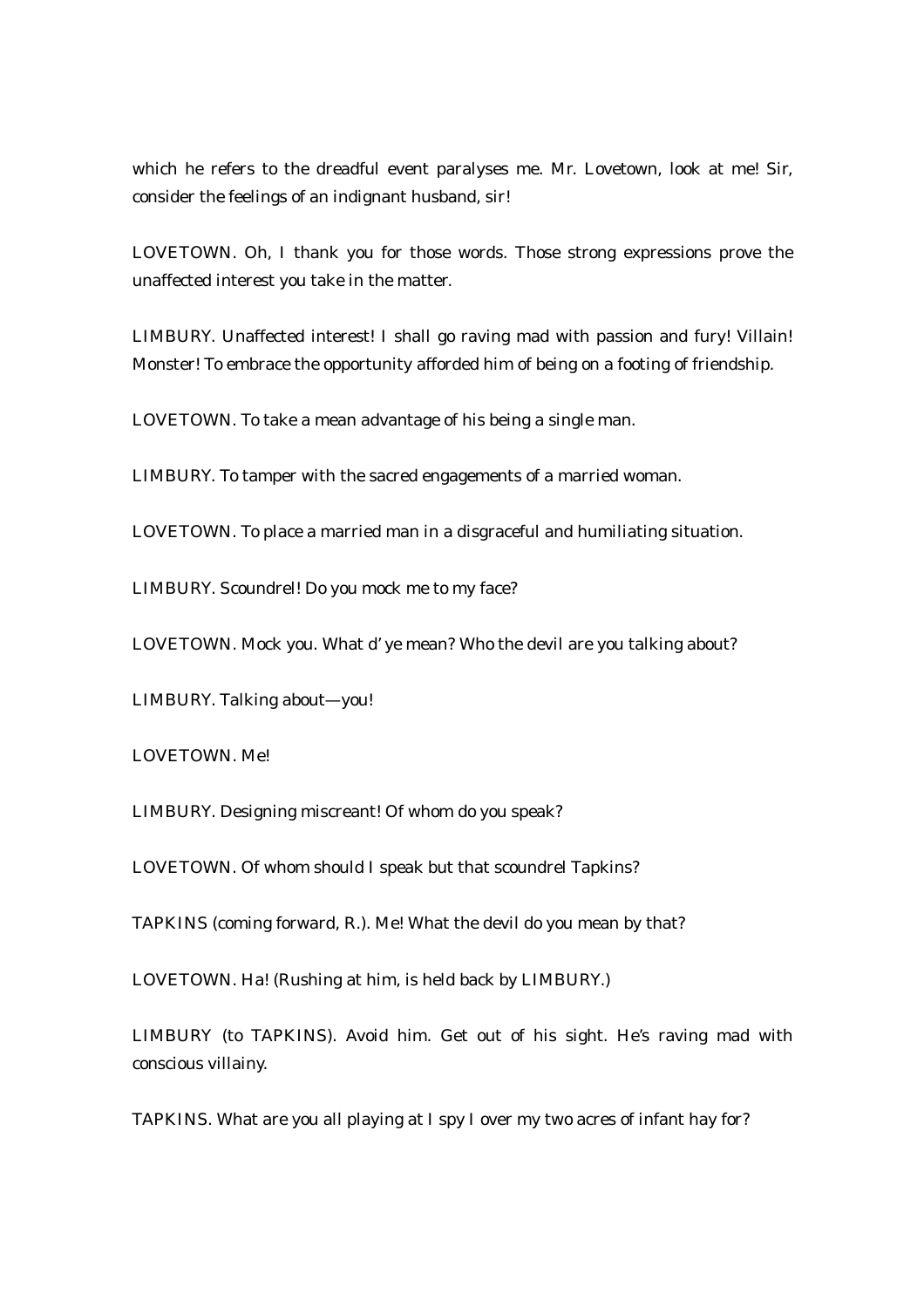LOVETOWN (to TAPKINS). How dare you tamper with the affections of Mrs. Lovetown?

TAPKINS. O, is that all? Ha! ha! (Crosses to C.)

LOVETOWN. All!

TAPKINS. Come, come, none of your nonsense.

LOVETOWN. Nonsense! Designate the best feelings of our nature nonsense!

TAPKINS. Pooh! pooh! Here, I know all about it.

LOVETOWN (angrily). And so do I, sir! And so do I.

TAPKINS. Of course you do. And you've managed very well to keep it quiet so long. But you're a deep fellow, by Jove! you're a deep fellow!

LOVETOWN. Now, mind! I restrain myself sufficiently to ask you once again before I knock you down, by what right dare you tamper with the affections of Mrs. Lovetown?

TAPKINS. Right! O, if you come to strict right, you know, nobody has a right but her husband.

LOVETOWN. And who is her husband? Who is her husband?

TAPKINS. Ah! to be sure, that's the question. Nobody that I know. I hope—poor fellow—

LOVETOWN. I'll bear these insults no longer! (Rushes towards TAPKINS. LIMBURY interposes. LOVETOWN crosses to R. H. A scream is heard from the conservatory—a pause.)

TAPKINS. Something singular among the plants! (He goes into the conservatory and returns with MRS. LIMBURY.) A flower that wouldn't come out of its own accord. I was obliged to force it. Tolerably full blown now, at all events.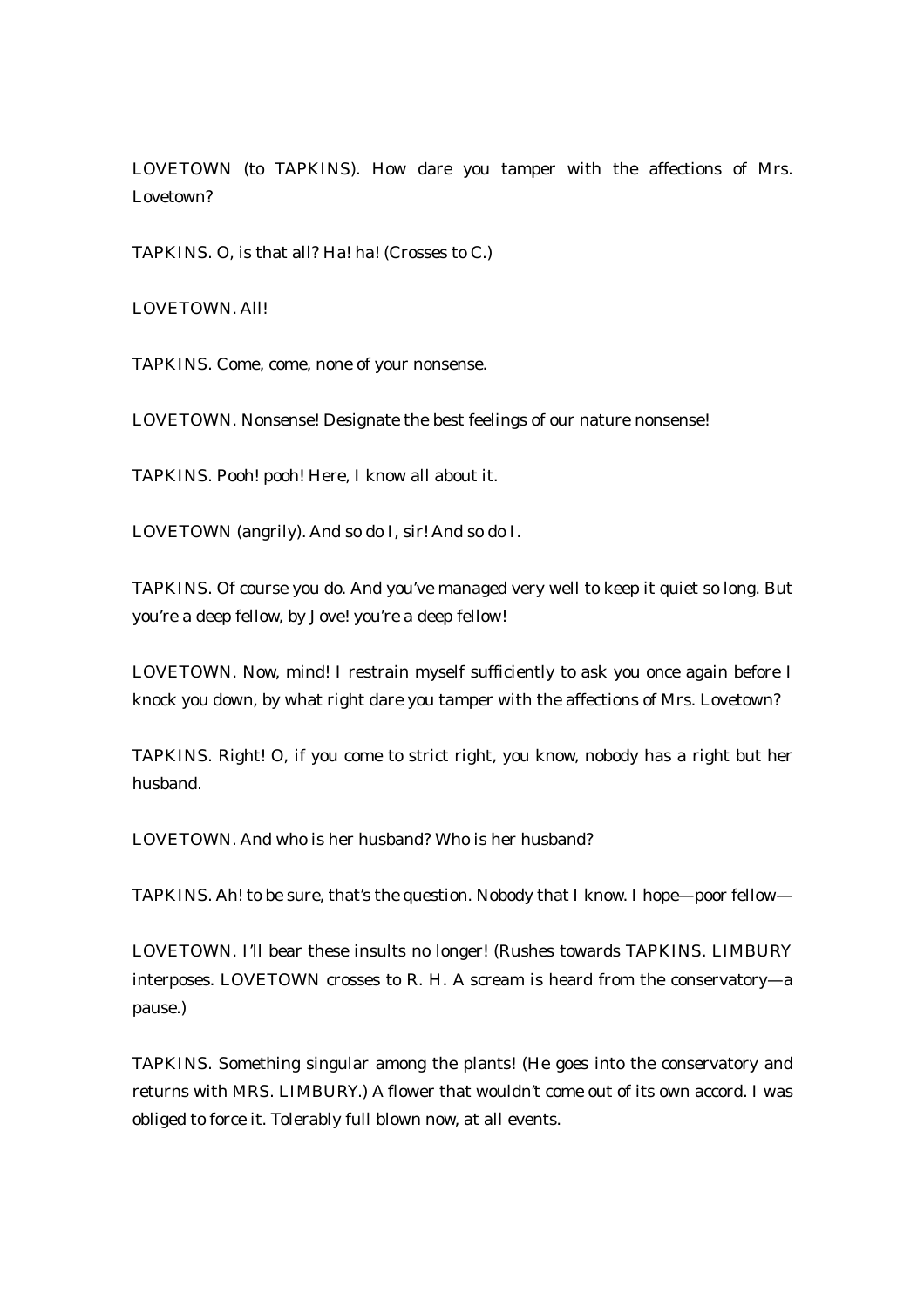LIMBURY. My wife! Traitoress! (Crosses to L. H.) Fly from my presence! Quit my sight!

Return to the conservatory with that demon in a frock-coat!

Enter MRS. LOVETOWN at top, L. H. and comes down C.

TAPKINS. Hallo! Somebody else!

LOVETOWN (aside). My wife here!

MRS. LOVETOWN (to LIMBURY). I owe you some return for the commiseration you expressed just now for my wretched situation. The best, the only one I can make you is, to entreat you to refrain from committing any rash act, however excited you may be, and to control the feelings of an injured husband.

TAPKINS. Injured husband! Decidedly singular!

LOVETOWN. The allusion of that lady I confess my utter inability to understand. Mr. Limbury, to you an explanation is due, and I make it more cheerfully, as my abstaining from doing so might involve the character of your wife. Stung by the attentions which I found Mrs. Lovetown had received from a scoundrel present,—

TAPKINS (aside). That's me.

LOVETOWN. I—partly to obtain opportunities of watching her closely, under an assumed mask of levity and carelessness, and partly in the hope of awaking once again any dormant feelings of affection that might still slumber in her breast, affected a passion for your wife which I never felt, and to which she never really responded. The second part of my project, I regret to say, has failed. The first has succeeded but too well.

LIMBURY. Can I believe my ears? But how came Mrs. Peter Limbury to receive those attentions?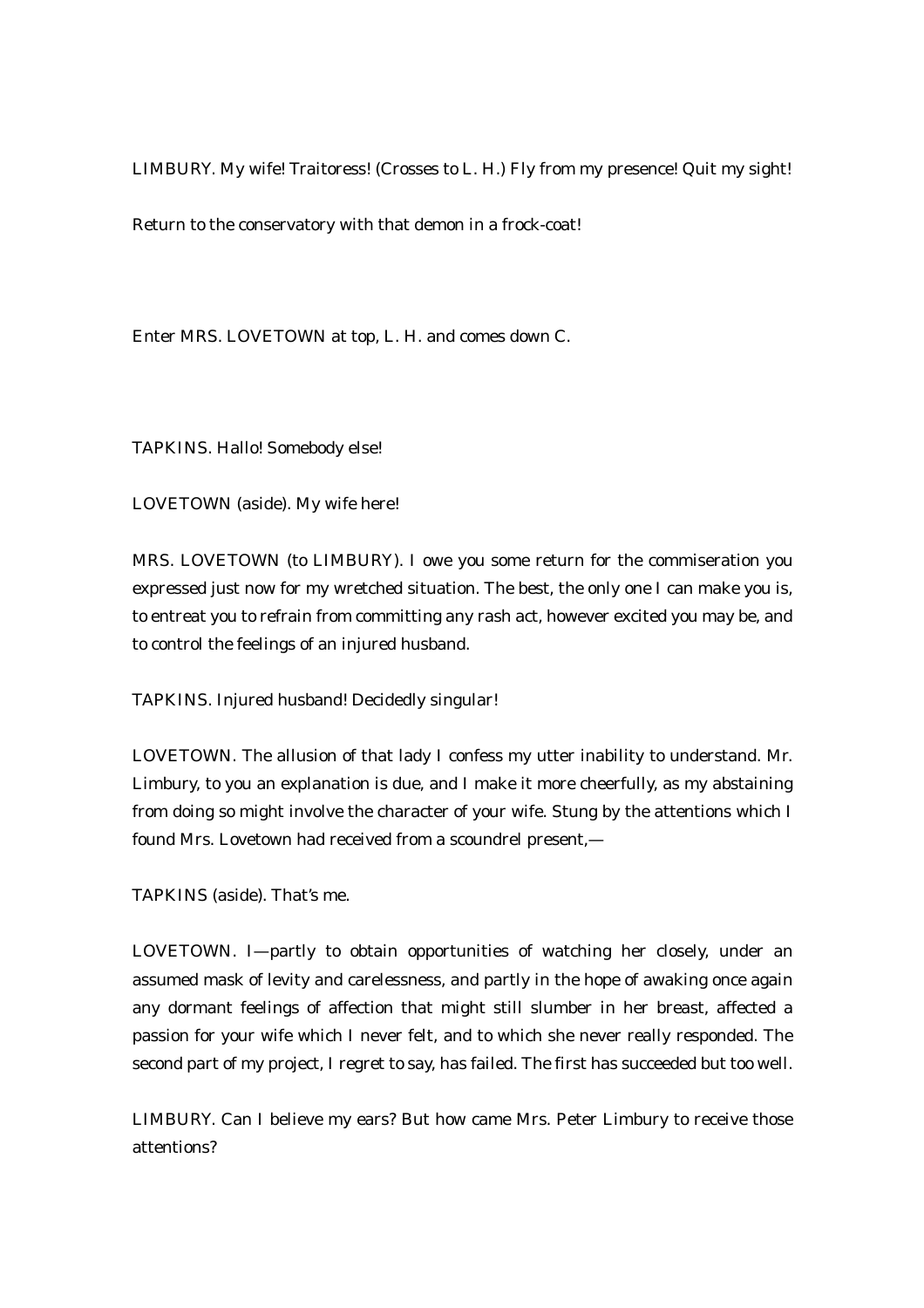MRS. LIMBURY. Why, not because I liked them, of course, but to assist Mr. Lovetown in his project, and to teach you the misery of those jealous fears. Come here, you stupid little jealous, insinuating darling. (They retire up L. H., she coaxing him.)

TAPKINS (aside). It strikes me very forcibly that I have made a slight mistake here, which is something particularly singular. (Turns up R. H.)

MRS. LOVETOWN. Alfred, hear me! I am as innocent as yourself. Your fancied neglect and coldness hurt my weak vanity, and roused some foolish feelings of angry pride. In a moment of irritation I resorted to some such retaliation as you have yourself described. That I did so from motives as guiltless as your own I call Heaven to witness. That I repent my fault I solemnly assure you.

### LOVETOWN. Is this possible?

TAPKINS. Very possible indeed! Believe your wife's assurance and my corroboration. Here, give and take is all fair, you know. Give me your hand and take your wife's. Here, Mr. and Mrs. L. (To LIMBURY.) Double L,—I call them. (To LOVETOWN.) Small italic and Roman capital. (To MR. and MRS. LIMBURY, who come forward.) Here, it's all arranged. The key to the whole matter is that I've been mistaken, which is something singular. If I have made another mistake in calculating on your kind and lenient reception of our last half-hour's misunderstanding (to the audience), I shall have done something more singular still. Do you forbid me committing any more mistakes, or may I announce my intention of doing something singular again?

#### **Afterword**

 Felix Tapkins's closing address to the audience simply asks whether or not the crowd approved of the performance. Theatre managers would continue or terminate a play's run, based on such applause or hisses.